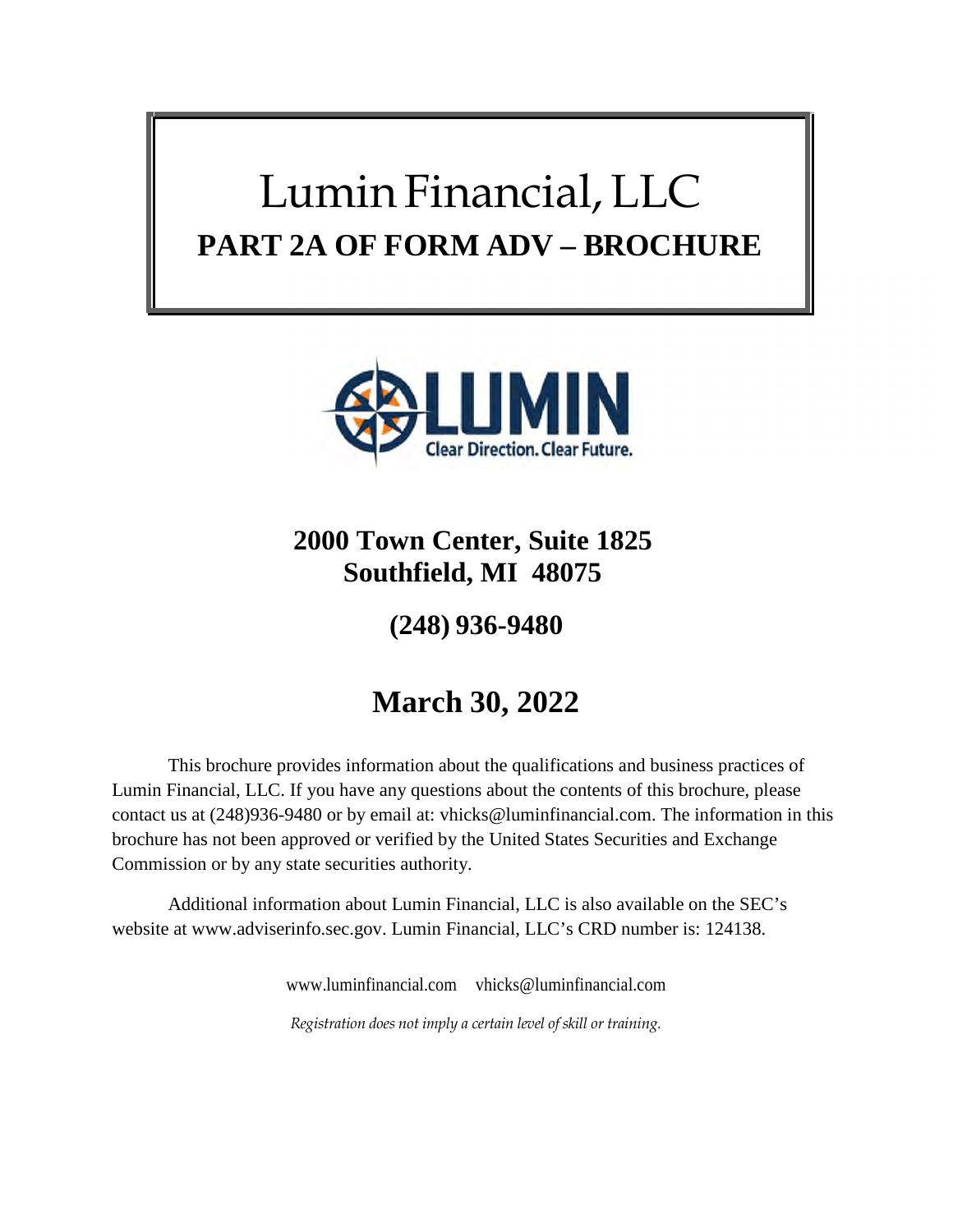#### **ITEM 2: MATERIAL CHANGES**

In this item, we discuss only specific material changes that are made to the Brochure since our last annual update. It will also reference the date of the last annual update of the brochure. Each year, pursuant to SEC rules, we will ensure that you receive a summary of all material changes, if any, to this and subsequent Brochures within 120 days of the close of our fiscal year. We may also provide other ongoing disclosure information about material changes as necessary. We will provide you our brochure, at any time, without charge.

Currently, Lumin Financial LLC's Brochure may be requested by contacting Victor H. Hicks II, Chief Compliance Officer, by phone at (248) 936-9480 or via email at vhicks@luminfinancial.com.

Additional information about Lumin Financial, LLC is also available on the SEC's website at www.adviserinfo.sec.gov. Lumin Financial, LLC's CRD number is: 124138.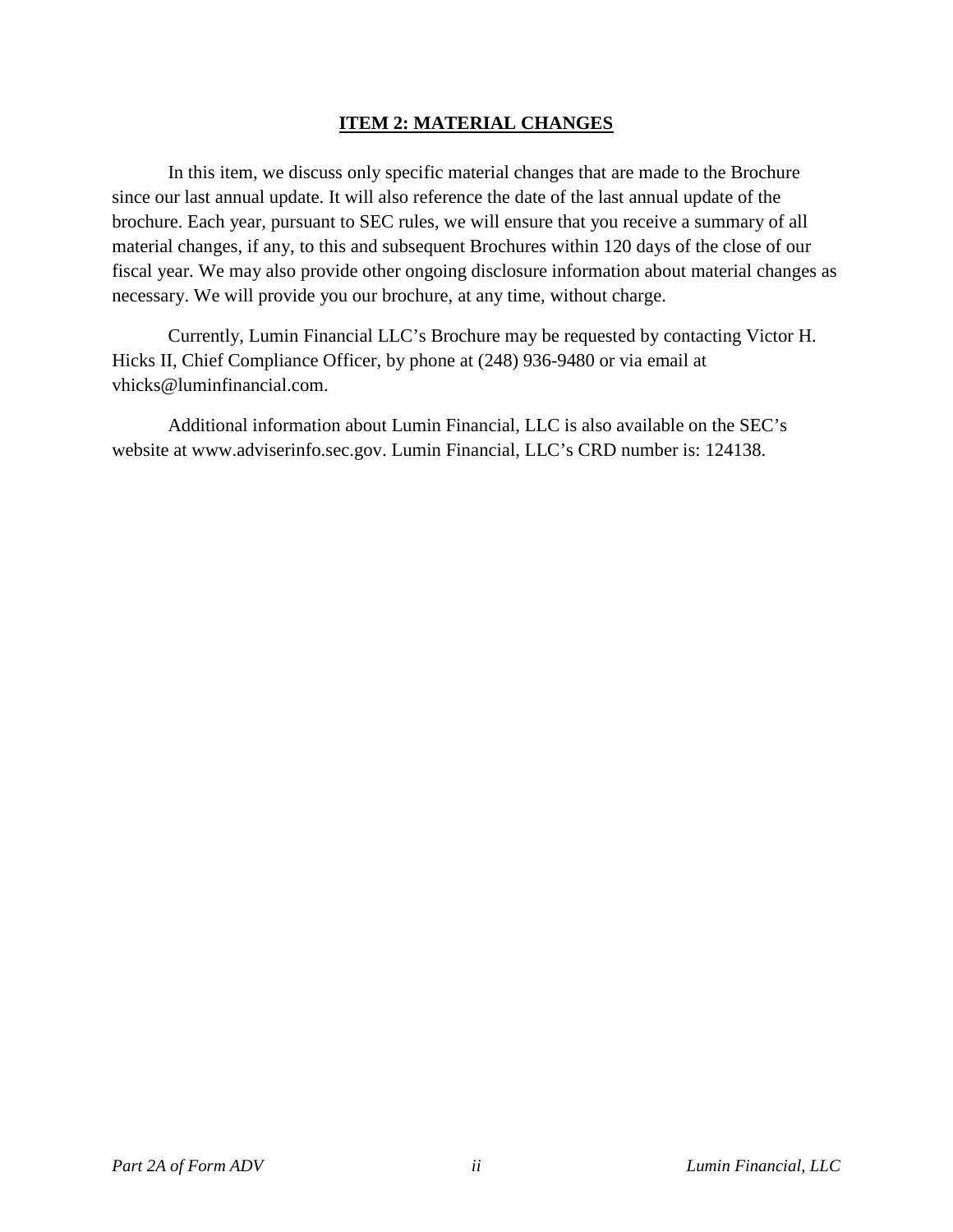# **ITEM 3: TABLE OF CONTENTS**

| ITEM 6: PERFORMANCE-BASED FEES AND SIDE-BY-SIDE MANAGEMENT  9          |
|------------------------------------------------------------------------|
|                                                                        |
| ITEM 8: METHODS OF ANALYSIS, INVESTMENT STRATEGIES AND RISK OF LOSS. 9 |
|                                                                        |
| ITEM 10: OTHER FINANCIAL INDUSTRY ACTIVITIES AND AFFILIATIONS  13      |
| ITEM 11: CODE OF ETHICS, PARTICIPATION OR INTEREST IN CLIENT           |
|                                                                        |
|                                                                        |
|                                                                        |
|                                                                        |
|                                                                        |
|                                                                        |
|                                                                        |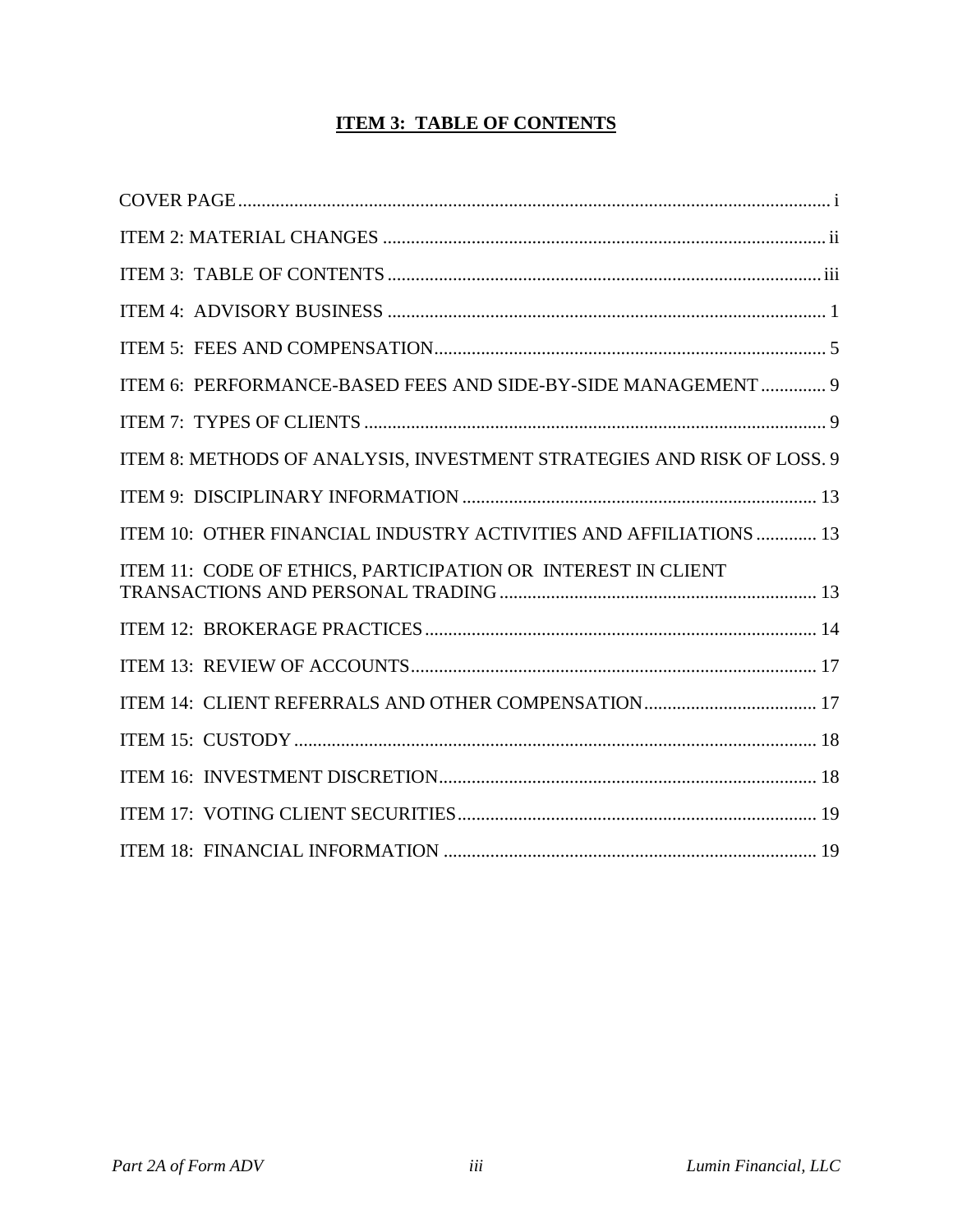#### **ITEM 4: ADVISORY BUSINESS**

#### **Our Owners and Principals**

Lumin Financial, LLC (hereinafter "Lumin," "we," "our," and "us") is an independent federally registered investment adviser, providing investment advisory services to employersponsored ERISA retirement plans, and 401(k) Plan participants. Since the firm's inception in February of 2000, Lumin has serviced Plan trustees and fiduciaries in the various disciplines of investment management, fiduciary compliance, plan design, and participant education services.

Additionally, Lumin provides investment advisory services to individuals, primarily high-net-worth investors, who seek a comprehensive approach towards building a secure retirement. Advisory services for clients include investment advisory, retirement income planning, and estate planning.

Lumin Financial, LLC is 100% owned by Victor Hayes Hicks II.

#### **Our Advisory Services**

Lumin provides the following services to advisory clients:

#### *ERISA Retirement Plan Services*

We provide investment management services to qualified retirement plans, which are subject to the Employee Retirement Income Security Act of 1974, as amended ("ERISA"), on a discretionary and nondiscretionary basis. As part of our services to qualified plans, we will act as a fiduciary of the plan under Section  $3(21)(A)(ii)$  and when requested as an investment manager under Section 3(38) of ERISA.

Lumin provides a variety of ongoing fiduciary and non-fiduciary services to qualified retirement plans based on an analysis of the needs of the Plan, Plan Fiduciary and Plan Sponsor.

As a Plan "fiduciary," Lumin provides services that include, but are not limited to:

- Advising on a discretionary and non-discretionary basis to the Plan Sponsor about asset classes and investment alternatives available for the Plan.
- Assisting the Plan Sponsor with the selection of a broad range of investment options consistent with ERISA section 404(c), and the regulations thereunder.
	- $\circ$  As a 3(21) investment advisor, we will not have discretion to invest and reinvest the Plan assets without the Plan Sponsor's prior consent. Thus, as a 3(21) advisor, we will share responsibility for the selection of investments.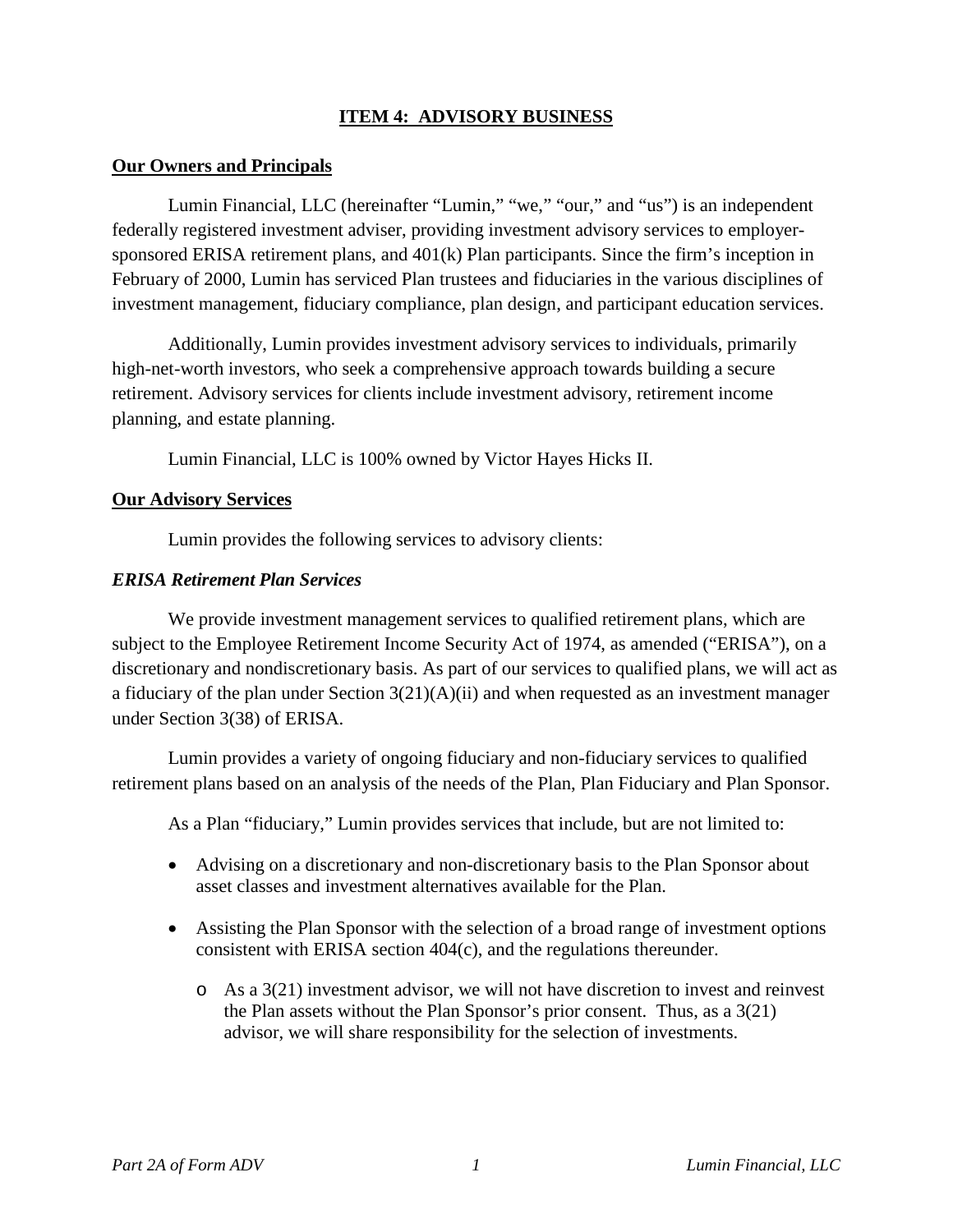- o As a 3(38) investment manager, the Plan Sponsor gives us discretionary authority to manage the Plan's assets. This means the Plan Sponsor shifts their fiduciary responsibility to us for the selection of the Plan's menu of investments.
- Assisting the Plan Sponsor in the development, and ongoing management, of an Investment Policy Statement (IPS).
- Providing the Plan Sponsor with advice on the selection of qualified default investment alternatives ("QDIA"), and other "default" funds.

As a "Non-ERISA Fiduciary," Lumin provides services that include, but are not limited

- Delivering retirement and investment education to Plan participants, designed to increase retirement Plan participation and illustrate the importance of a calculated retirement savings strategy.
- Reporting on performance, risk and fees of investment alternatives available for the Plan.
- Conducting "provider searches" of various recordkeepers, custodians, and third party administrators.
- Performing an analysis of the fees and expenses associated with all service providers.

#### *401(k) Plan Participant Services*

to:

As part of our services to qualified retirement plans, we will provide investment advice as a fiduciary as defined in Sections 3(21)(A) and 3(38) of ERISA, to Plan participants who specifically request such advice. Lumin provides discretionary investment management services to 401(k) Plan participants as a "Participant Adviser," delivered through our advisory arrangement, titled "Managed Account Program" (hereinafter "MAP"). The MAP offers a broad range of "Allocation Models," representing various levels of risk and return. Each Allocation Model is comprised of a diversified portfolio of competitively-priced mutual funds or exchangetraded funds ("ETFs").

In our comprehensive approach to operating the MAP, Lumin's investment management process adopts the seven "Global Fiduciary Principles," which include:

- 1. Know the professional standards, governing laws, and provisions of ERISA plans
- 2. Diversify assets to a specific risk/return profile of the Plan participant
- 3. Prepare the participant's Investment Policy Statement
- 4. Select prudent investments, and document the activities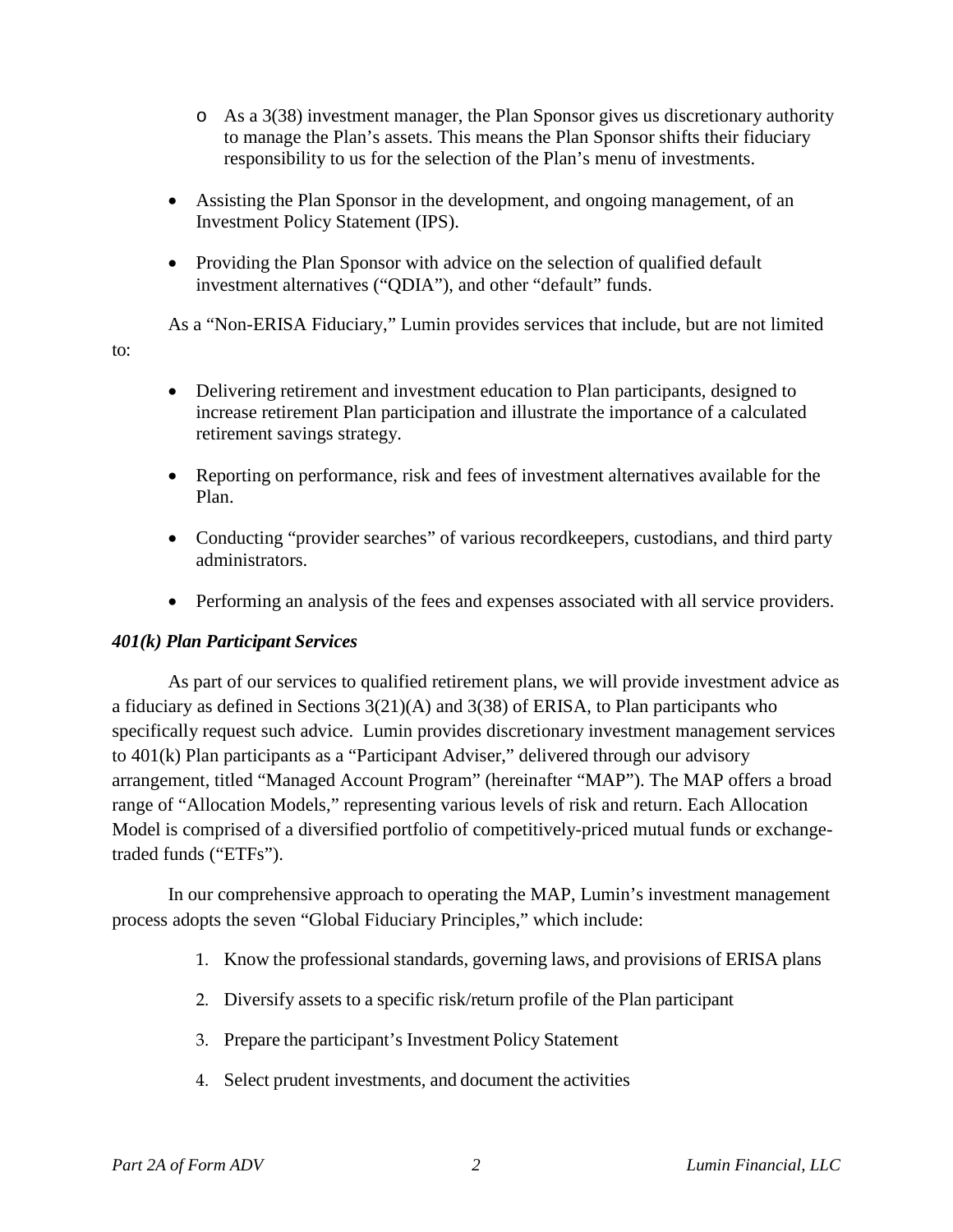- 5. Control and account for investment expenses
- 6. Monitor the selected investments
- 7. Avoid conflicts of interest and prohibited transactions

#### *Individual Investment Advisory Services*

Lumin provides investment advisory services for individuals (which includes individuals, high-net-worth investors, charitable organizations, and corporations) on a discretionary basis.

Investment advisory services are based on the individual goals, objectives, time horizon, and risk tolerance of each client. For each client, Lumin creates and delivers an Investment Policy Statement (IPS), which includes a projection of retirement income and investment risk. The IPS outlines the client's income, wealth, risk tolerance and tax levels; and it helps establish parameters for the investment advisory process.

Investment Advisory Services include, but are not limited to, the following:

- Analyzing the economy and financial markets;
- Developing and managing investment strategy;
- Constructing and managing the personal investment policy;
- Implementing asset allocation and securities selection; and
- Continuously monitoring and reporting progress of the portfolio.

We rely upon the information you provide us; Lumin will not independently verify the accuracy or completeness of the information you provide. Therefore, clients must let us know, in writing, if their financial needs, circumstances or objectives change.

Clients receiving discretionary investment advisory services may also elect to receive additional, non-discretionary advice with respect to outside accounts, including retirement accounts, for no additional fee. If a client elects to receive this additional service, Lumin will provide investment recommendations for the client's identified outside accounts based on the strategies available to such accounts for the client's self-implementation.

#### *Recommendations to Rollover or Transfer Retirement Assets*

We act as an "investment advice fiduciary" under ERISA and the Internal Revenue Code of 1986, as amended (the "Code") when we provide fiduciary investment advice to retirement investors. Retirement investors include ERISA plans, participants and individual retirement account ("IRA") owners. When we make a recommendation to rollover or transfer a retirement plan account or individual retirement account including, Health Savings Accounts ("HSAs"),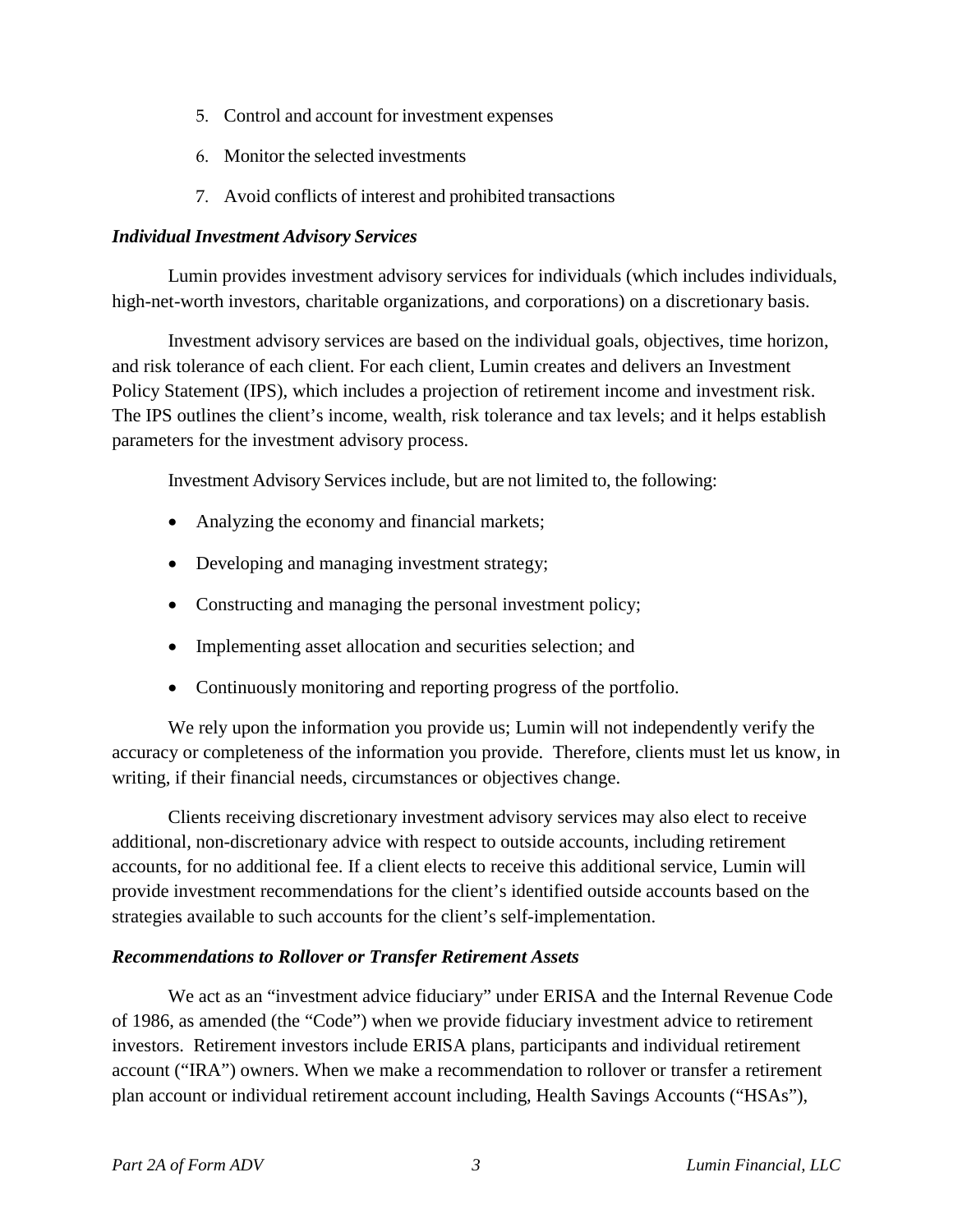Medical Savings Accounts ("MSAs") and Coverdell Education Savings Accounts ("Educational IRAs"), we must provide prudent investment advice designed to meet the retirement investor's investment goals. In addition, we must among other requirements put the retirement investor's financial interest ahead of our own interests when making such recommendations and avoid misleading statements about conflicts of interest, fees, and investments.

A retirement investor leaving an employer has four options regarding an existing retirement plan (and under certain circumstances may engage in a combination of the following options). We will provide general education, for discussion purposes, regarding the "pros and cons" to each of these choices: (i) leave the money in the former employer's plan, if permitted, (ii) roll over the assets to the new employer's plan, if one is available and rollovers are permitted, (iii) roll over to an IRA, or (iv) cash out the account value (which could, depending upon the client's age, result in adverse tax consequences). If we recommend a roll over from a retirement plan account or a transfer of an IRA account into an account to be managed by Lumin, such a recommendation creates a conflict of interest if the retirement investor accepts the recommendation as we earn a fee on the market value of the rollover or transferred IRA which would not be earned if the money was not placed under our management.

#### *529 Education Plan Advisory Services*

Lumin provides investment advisory services for 529 Education Plans. Investment advisory services are based on the individual goals, objectives, time horizon, and risk tolerance of each client.

#### *Financial Planning Services*

Financial Planning Services may include, but are not limited to: investment planning, life insurance, tax concerns, retirement planning, college planning, and debt/credit planning. Implementation of any advice or recommendations pertaining to securities and/or non-securities matters (such as insurance), in whole or in part, is entirely at the client's discretion through the service provider(s) of the client's choice. Clients will engage us by first executing a Financial Planning agreement and our services are offered on a fixed fee or hourly fee basis. If you choose to engage us to provide other services, such as investment advisory, you will sign a separate investment advisory agreement and pay a separate and additional fee.

#### *Types of Investments*

Lumin limits our investment advice to mutual funds, equities, bonds, fixed income, debt securities, ETFs, insurance products including fixed annuities and government securities. Lumin may use other securities as well to help diversify a portfolio when applicable.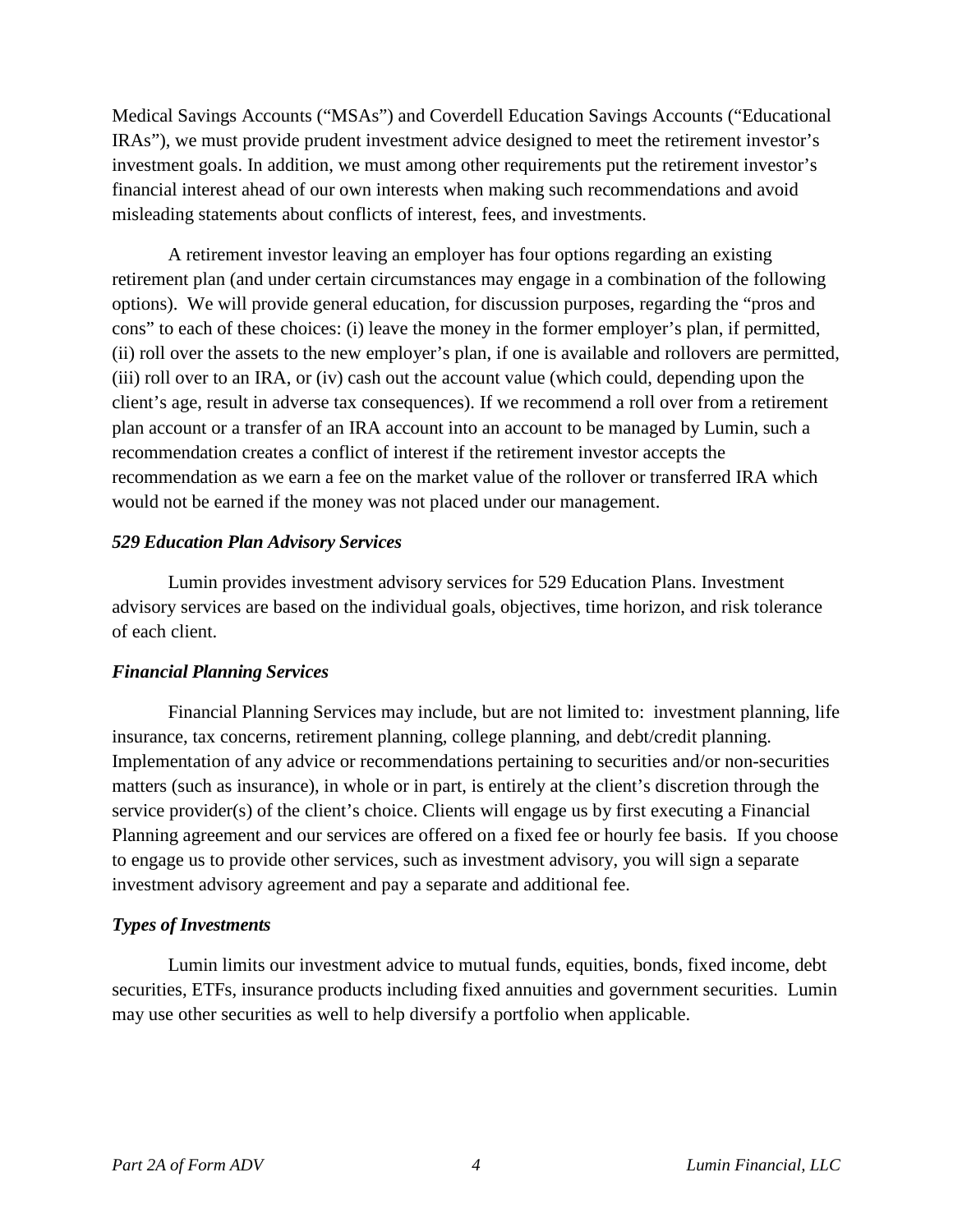#### Client Tailored Services and Client Imposed Restrictions

Lumin offers the same suite of services to all of our clients. However, each client's financial plan and implementation is dependent upon the client's Investment Policy Statement. The IPS outlines each client's current situation (income, tax levels, time horizon, and risk tolerance levels) and is used to construct a specific plan that best matches the client's restrictions, needs, and targets.

Clients may impose restrictions in investing in certain securities or types of securities in accordance with their values or beliefs. However, if the restrictions prevent Lumin from properly servicing the client account, or if the restrictions would require Lumin to deviate from our standard suite of services, Lumin reserves the right to end the relationship.

#### *Assets Under Management*

| <b>Regulatory</b>           | <b>Regulatory</b>               | <b>Non-Regulatory</b> | Date              |
|-----------------------------|---------------------------------|-----------------------|-------------------|
| <b>Discretionary Assets</b> | <b>Non-discretionary Assets</b> | <b>Assets</b>         | <b>Calculated</b> |
| \$184,720,183               | \$29,560,672                    | \$4,738,591           | 12/31/2021        |

# **ITEM 5: FEES AND COMPENSATION**

#### **Advisory Fee Schedules**

Fees for services provided by Lumin are based on the type of engagement. We establish the specific manner in which we charge our fees in the written agreement signed with us prior to beginning our relationship with the client.

#### *ERISA Retirement Plan Services Fee Schedule*

Our standard fee schedule for ERISA Retirement Plan Services are:

| <b>Total Plan Assets</b> | Annual Fee (% of Plan value) |
|--------------------------|------------------------------|
| First \$500,000          | 1.00%                        |
| Next \$500,000           | 0.80%                        |
| Next \$500,000           | $0.60\%$                     |
| Next \$500,000           | 0.40%                        |
| Next \$500,000           | 0.20%                        |
| Over \$2,500,000         | Negotiable                   |

These fees are negotiable depending upon the needs of the Plan including the complexity of the plan design and support services. Fees are paid either quarterly or monthly, in advance or in arrears, depending on the capability of the selected record-keeper or custodian. Typically, fees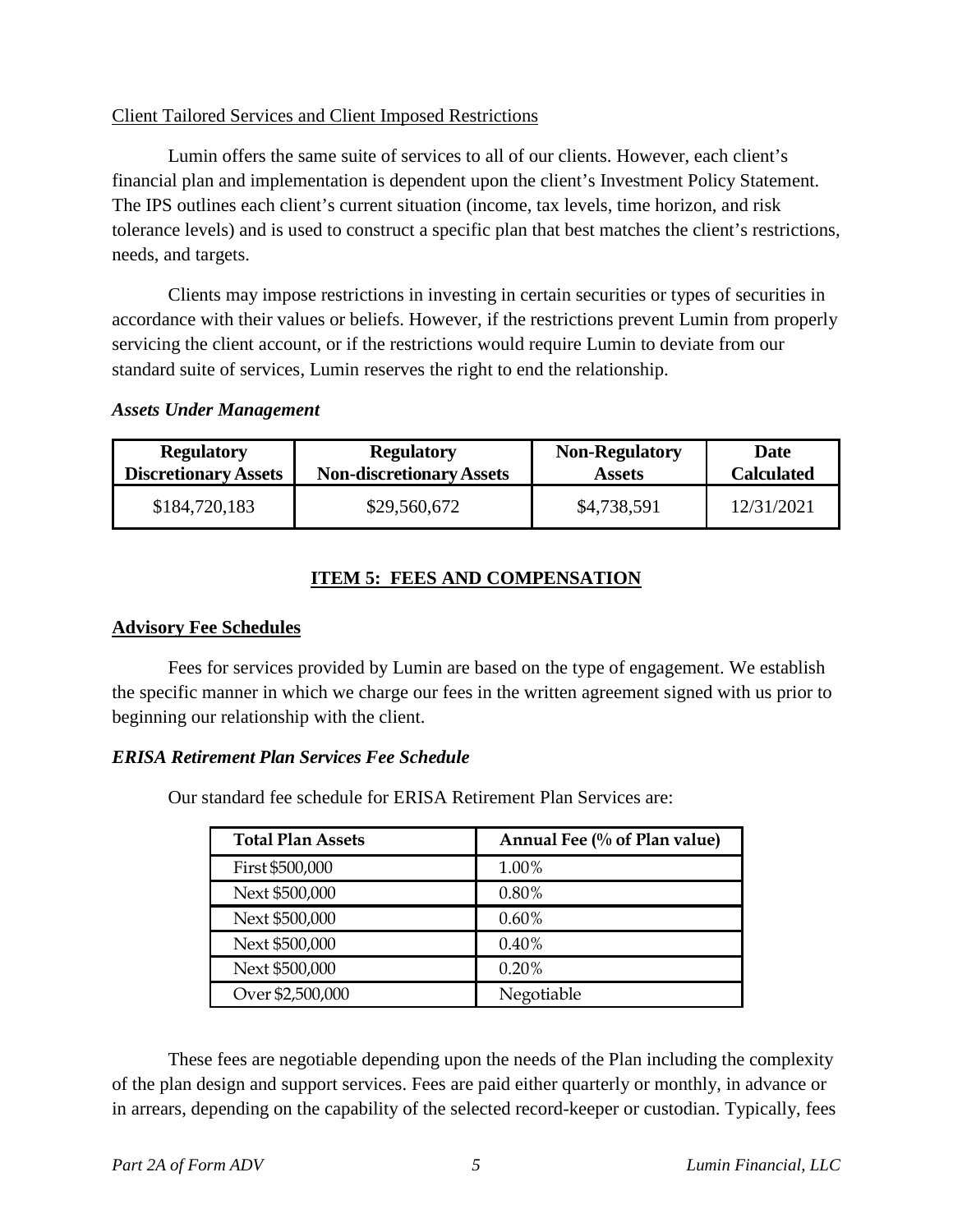charged in advance, are computed based on the last day of the preceding quarter. Our initial fee will be prorated for the number of days remaining in the initial fee period from the effective date of our agreement, based on the market value of the Plan assets on the first business day of the initial fee period. Clients may terminate the contract with thirty days' written notice. If the Investment Advisory Agreement is terminated prior to the end of the fee period, Lumin will be entitled to a fee, prorated for the number of days in the fee period. Any unearned fee will be returned within fourteen calendar days to the client via check or deposit back into client's account.

If an account is established with margin capabilities, we will determine the fee based upon the net equity in the account (It should be noted, however, that we do not use margin for trading purposes).

#### *401(k) Plan Participant Services Fee Schedule*

The annual asset-based MAP fee can be as much as 0.80% of the assets invested within the Plan's models. This fee is negotiable through the Plan Sponsor or Trustee on behalf of the participants of the Plan and is typically paid quarterly in arrears. Fees are computed on the last day of the quarter. No proration of fees is calculated upon entry or termination of the program. The Plan Sponsor or Trustee may terminate the Client Service Agreement by instructing the record-keeper to transfer funds from an Allocation Model of the MAP, into any of the Plan's core investment alternatives.

#### *Individual Investment Advisory Fee Schedule*

| <b>Total Assets Under Management</b> | <b>Annual Fee</b> |
|--------------------------------------|-------------------|
| First \$200,000                      | 1.75%             |
| Next \$300,000                       | 1.50%             |
| Next \$500,000                       | 1.25%             |
| Next \$1,000,000                     | 1.00%             |
| Next \$2,000,000                     | 0.85%             |
| Next \$2,000,000                     | 0.70%             |
| Next \$2,000,000                     | 0.55%             |
| Next \$2,000,000                     | 0.40%             |
| Over \$10,000,000                    | 0.25%             |

Our standard fee schedule is as follows:

Our fees are negotiable, and Lumin may offer a discount on fees in our sole discretion. When determining whether to discount our fees, Lumin will consider a variety of factors including, but not limited to, the nature of the client relationship and the potential for future contributions. Fees are typically billed quarterly, in advance, at the beginning of each calendar quarter based on the previous quarter end market value. Our fee will be one-fourth of the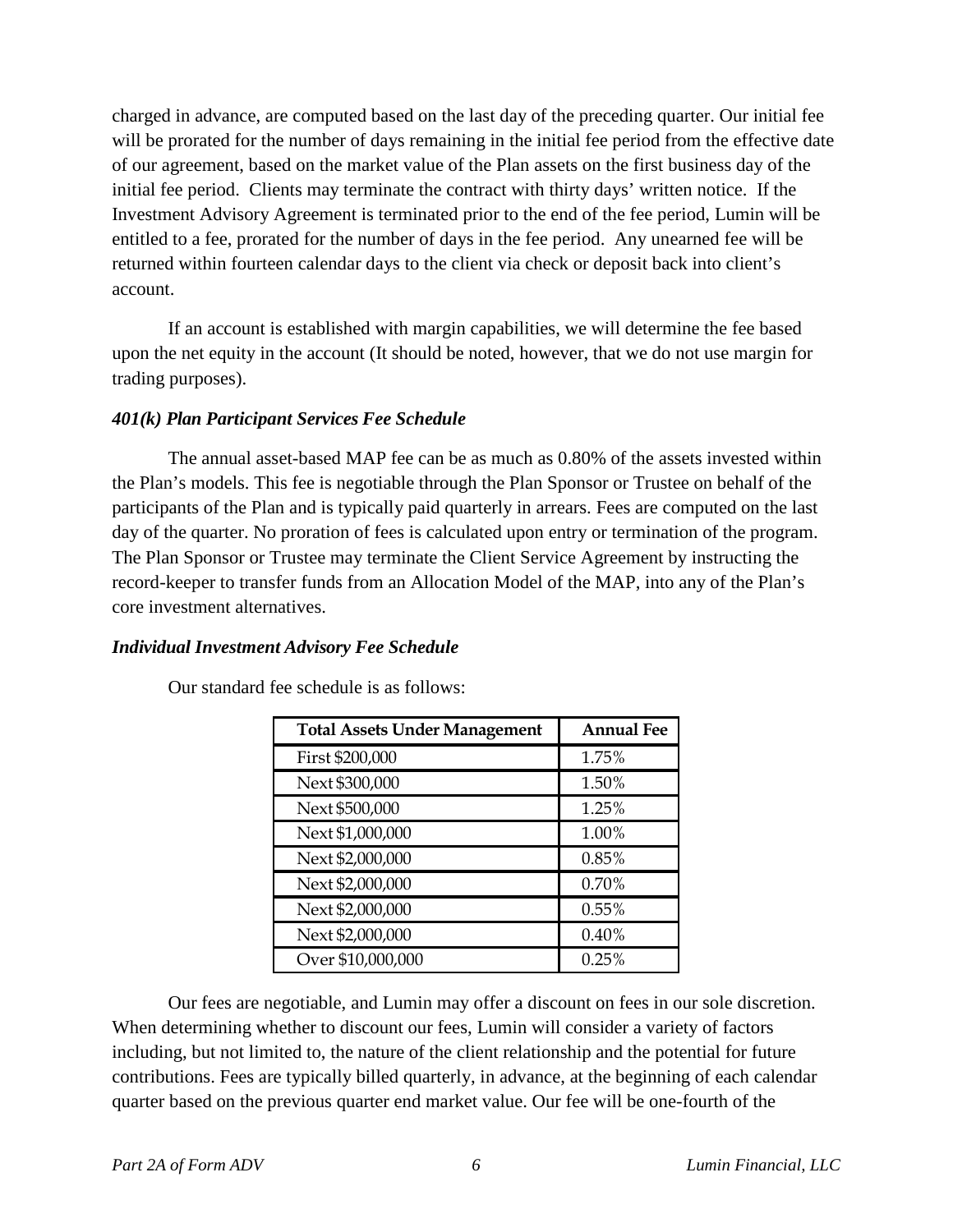applicable annual fee set forth above multiplied by the fair market value of the assets in the account, on the last trading day of each calendar quarter. Clients may terminate their contracts within thirty days' written notice. The charges for the calendar quarter in which our agreement becomes effective and the calendar quarter in which the agreement is terminated will be prorated for the number of days which the agreement was in effect. Any unearned fee will be returned within fourteen calendar days to the client via check or deposit back into client's account.

#### *529 Education Plan Fee Schedule*

Lumin's fee for these services is 1.00% of 529 plan assets for those accounts whose fees are direct-billed. This fee is negotiable and is collected in the same fashion as our Individual Investment Advisory fees above. Clients may terminate their contracts within thirty days' written notice. For 529 plans that are held with a brokerage account, the fee is determined by the entire household relationship.

#### *Financial Planning Fixed Fee Schedule*

Our fee for financial planning services is determined based on the complexity of the financial plan and will be charged either hourly or as a flat fee. The flat fee rate for creating client financial plans is typically between \$1,000 and \$10,000. The hourly fee for these services is between \$150 and \$350. Our fee is negotiate at the onset of the relationship and our agreement includes a service fee and projected time needed to complete our services. If development of a client's financial plan exceeds the predetermined time projection listed in the financial planning agreement, or if a client requests additional services beyond the scope of the agreement, clients will be charged an additional hourly fee.

A retainer equal to fifty percent (50%) of our quoted service fee is due in advance, but never more than six months in advance, with the remainder due upon the presentation of the financial plan. If the client terminates our service, our fee is calculated based on the prorated amount of work completed at the point of termination. Fees that are charged in advance will be refunded within fourteen calendar days to the client via check or deposit back into client's account.

#### Payment Method of Advisory Fees

#### *Payment of ERISA Retirement Plan Advisory Fees*

Advisory fees are withdrawn directly from Plan Participant accounts with Plan Sponsor's written authorization or may be invoiced and billed directly to the Plan Sponsor. The Plan Sponsor will select the method in which they are billed in the Client Service Agreement.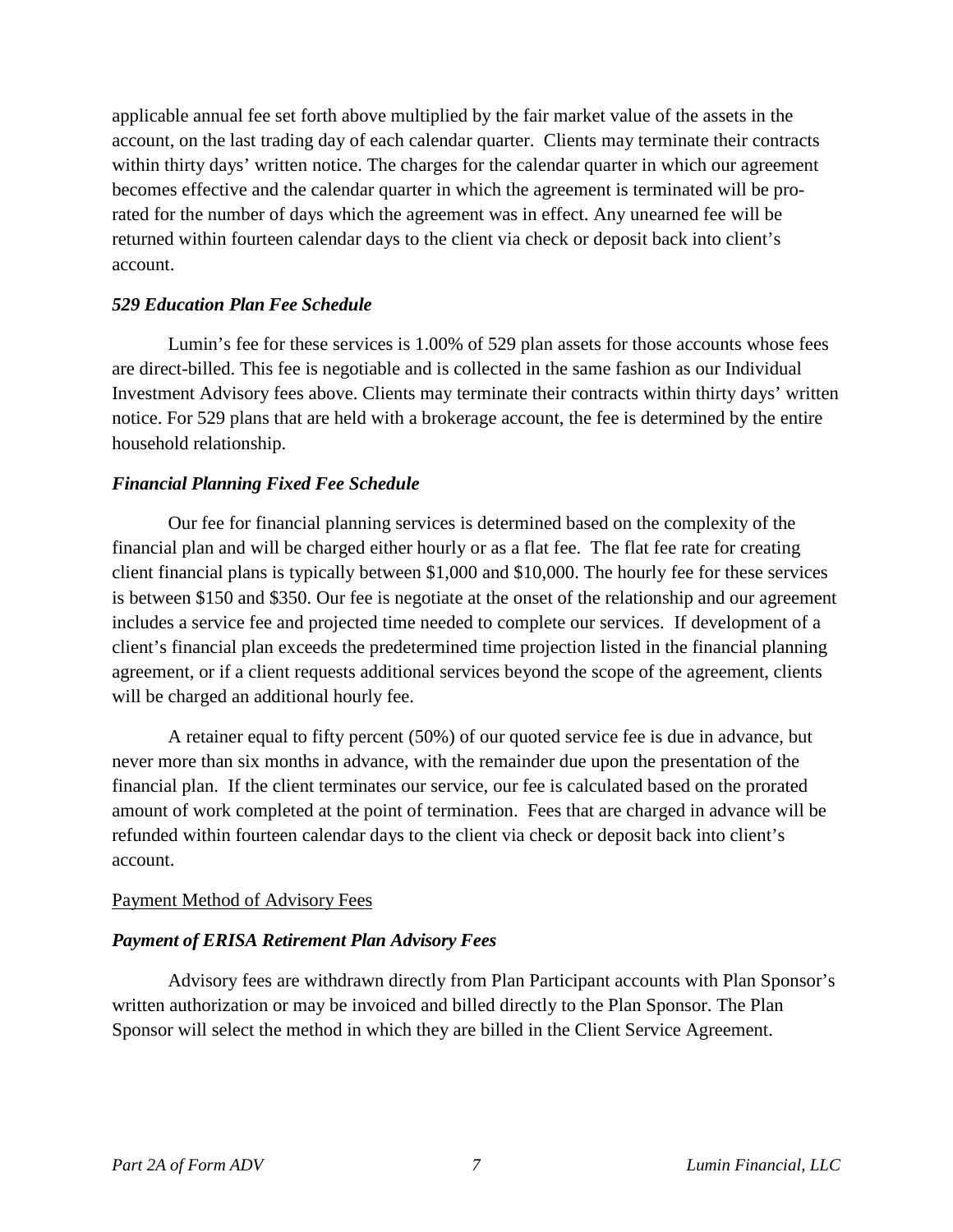#### *Payment of Individual Investment Advisory Fees*

Advisory fees are withdrawn directly from the client's investment account, with client written authorization. If necessary, Lumin may liquidate investments in the account in order to pay our fees. Fees are paid quarterly, in advance. Not less than quarterly, the custodian will provide you with a statement indicating all amounts disbursed from the account; this will include a separate amount for our advisory fees paid. Advisory fees may be invoiced and billed directly to the client with payments due by the fifteenth day following the start of the calendar quarter. The client will select the method in which they are billed.

#### *Payment of Financial Planning Fees*

Hourly and fixed fee Financial Planning fees are paid via check or account debit.

#### Clients are Responsible for Third Party Fees

Clients are responsible for the payment of all third-party fees (i.e. custodian fees, mutual fund fees, transaction fees, etc.). Those fees are separate and distinct from the fees and expenses charged by Lumin.

Our fees do not include brokerage commissions, transaction fees, and other related costs and expenses incurred in connection with providing investment advisory services to you. Notably, most custodians have now adopted zero-cost trading for common stocks and exchange traded fund ("ETF") investments. On the occasions we use mutual funds they will be no load or load waived. Our mutual fund and ETF investments generally carry low expense ratios, which are disclosed in the fund's prospectus. Any such charges, fees and commissions are in addition to our fee. It is important for you to understand that if you are invested in funds that charge a management fee, shareholder servicing, or other fund expense, you are directly and indirectly paying two levels of advisory fees and expenses: one layer of fees and expenses at the fund level and one layer of advisory fees to us. Generally speaking, most mutual funds may be purchased directly without the benefit of using our services.

In addition, you may incur other fees and charges not directly related to the execution and clearing of transactions imposed by third-parties, including, but not limited to, transfer taxes, wire transfer and electronic fund fees, check writing fees, custodial termination fees, and other fees and taxes on brokerage accounts and securities transactions. We do not receive any compensation from such fees. Please see "Item 12: Brokerage Practices," beginning on page 14 of this brochure regarding broker/custodian fees.

#### Outside Compensation for the Sale of Securities to Clients

Neither Lumin nor our supervised persons accept any compensation for the sale of securities or other investment products, including asset-based sales charges or services fees from the sale of mutual funds.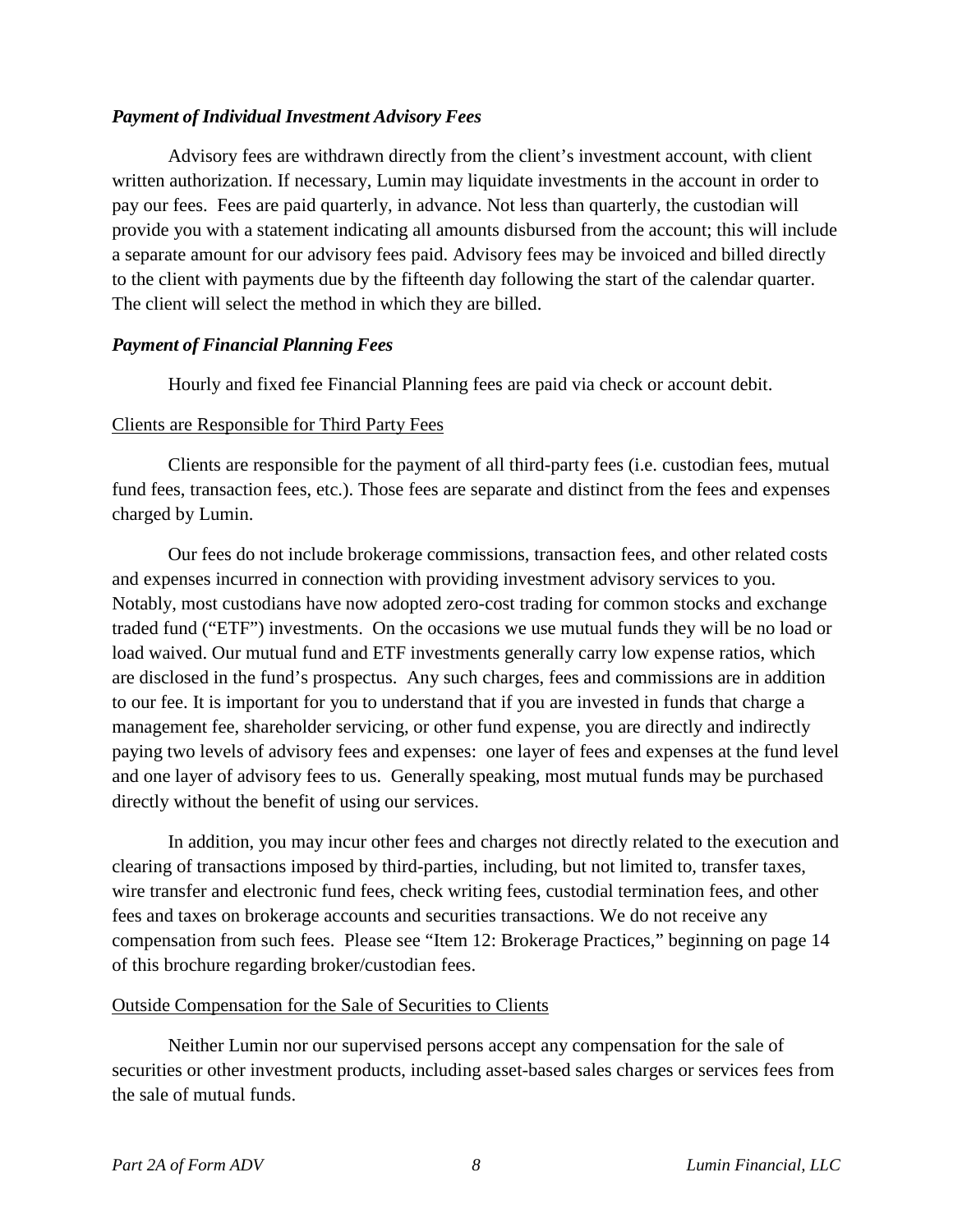#### **ITEM 6: PERFORMANCE-BASED FEES AND SIDE-BY-SIDE MANAGEMENT**

Lumin does not accept performance-based fees or other fees based on a share of capital gains or capital appreciation of the assets of a client.

#### **ITEM 7: TYPES OF CLIENTS**

Lumin generally provides investment advisory services to the following types of clients:

- ERISA Retirement Plans (including trustee-directed services)
- $\bullet$  401(k) Plan Participants
- Individuals (individuals, high-net worth investors, charitable organizations, and corporations)

#### Minimum Account Size

There is an account minimum, \$250,000, which we may waive if, for example, clients expect to contribute additional assets in the near future, have other individual accounts with Lumin, or at our discretion.

#### **ITEM 8: METHODS OF ANALYSIS, INVESTMENT STRATEGIES AND RISK OF LOSS**

Lumin reviews trading practices to ensure all recommendations made are executed in respective client accounts, at various custodians, within a reasonable time period. Lumin utilizes software to expedite these recommendations and documents decisions and actions accordingly. In addition, should this not occur, files will be maintained with our brief rationale of changes, if any.

#### Methods of Analysis

Lumin's primary method of analysis is fundamental analysis.

**Fundamental analysis** (also known as economic analysis) involves the consideration of economic conditions, as well as, financial or economic trends. Many indicators are employed to quantify economic and industry conditions; such as, providing insight into the future risks (and profit potential) of corporations and governments.

Fundamental analysis includes, but is not limited to, the following indicators: Gross Domestic Production, corporate profits, job creation, international interactions, securities markets, monetary policy, fiscal policy, inflation and interest rates.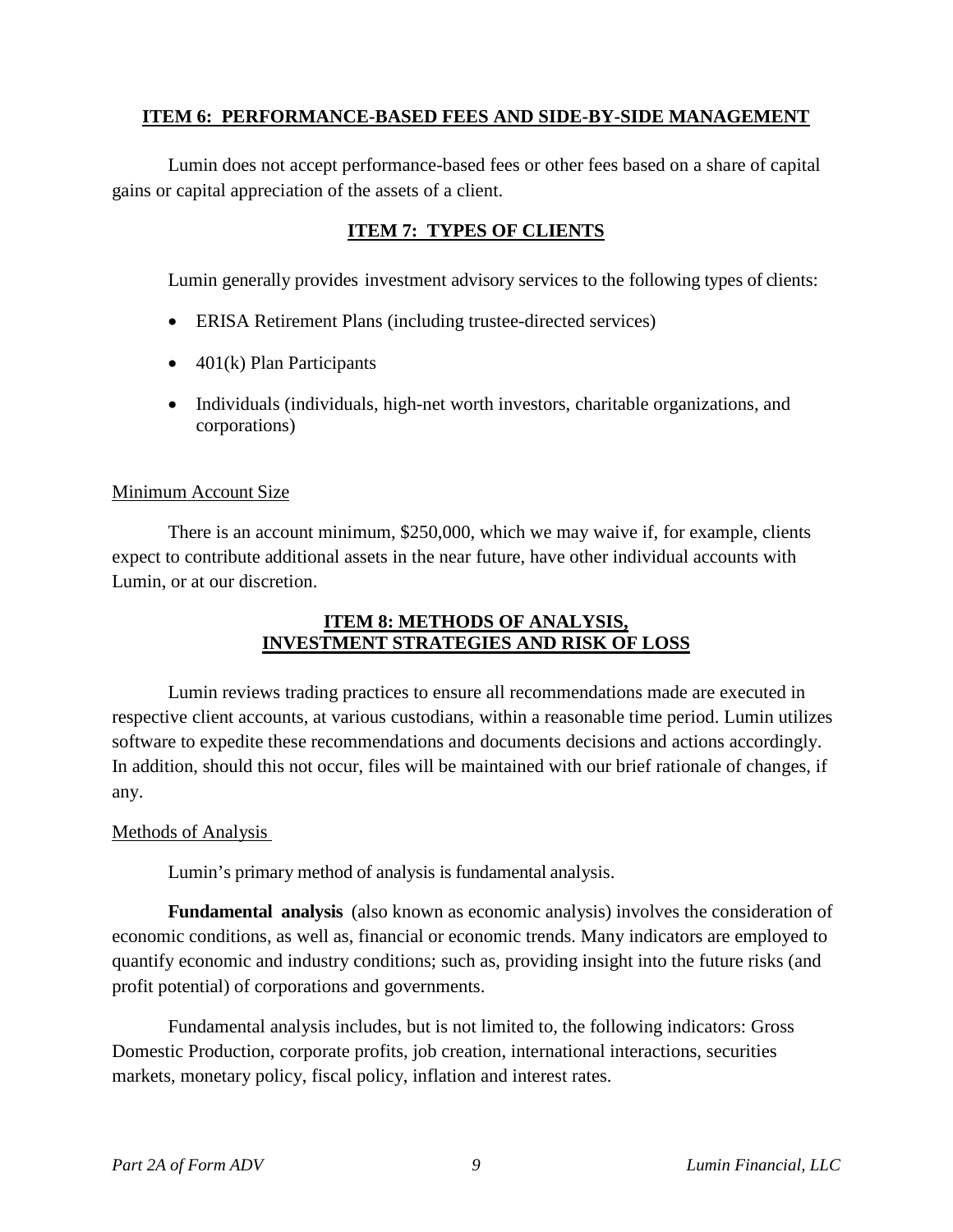**Industry analysis**, a form of fundamental analysis, involves the process of making investment decisions based on the different stages of an industry, during a given point in time. The position taken in a security will depend on firm-specific characteristics, as well as, industry life cycles.

Industry analysis includes, but is not limited to, the following factors: Business cycle sensitivities, influences on industry outcomes, demographics, politics and regulations, credit risk, and liquidity risk.

#### Investment Strategies

In each of our strategies, Lumin seeks to choose securities that outperform their relative benchmark over time; through careful securities selection, combined with rigorous portfolio risk management. As with any investment strategy, there is no assurance that the strategy will achieve its stated objective.

In our pursuit of optimal risk-adjusted returns, we pay close attention to other (more controllable) factors that can have a negative impact on investment performance; such as, taxes, investment fees, and inflation.

Sources of information used in the investment advisory process include: various electronic financial data providers, electronic news services, portfolio optimization software, financial software applications, and research materials prepared by outside services.

#### *Equity Strategy*

Lumin's method of analysis for equities is fundamental, intended to lead to the understanding of business and investment success. Our equity strategy is primarily value-based, one of the two mainstream approaches to investing.

Our approach is based on two principles which guide our activity:

First, our definition of "value" is based on earning power, or a company's ability to generate a profit to reinvest or pay out to shareholders. So, we attempt to invest in stocks of companies with rising or high returns on equity or invested capital. We recognize that equity prices deviate from levels that reflect corporate earning power. Thus, we intend to primarily purchase issues at attractive prices, using proven valuation methods.

Second, since investment decisions are made with uncertainty, preservation of value (or management of risk) requires effective diversification. Successful diversification increases the probability of good returns, while limiting capital losses.

We view the stock selection process as two distinct exercises: (i) fundamental analysis and (ii) valuation. Both portfolio holdings and potential investments are frequently sorted and ranked according to their industry dominance, sector outlook, and expected risk-based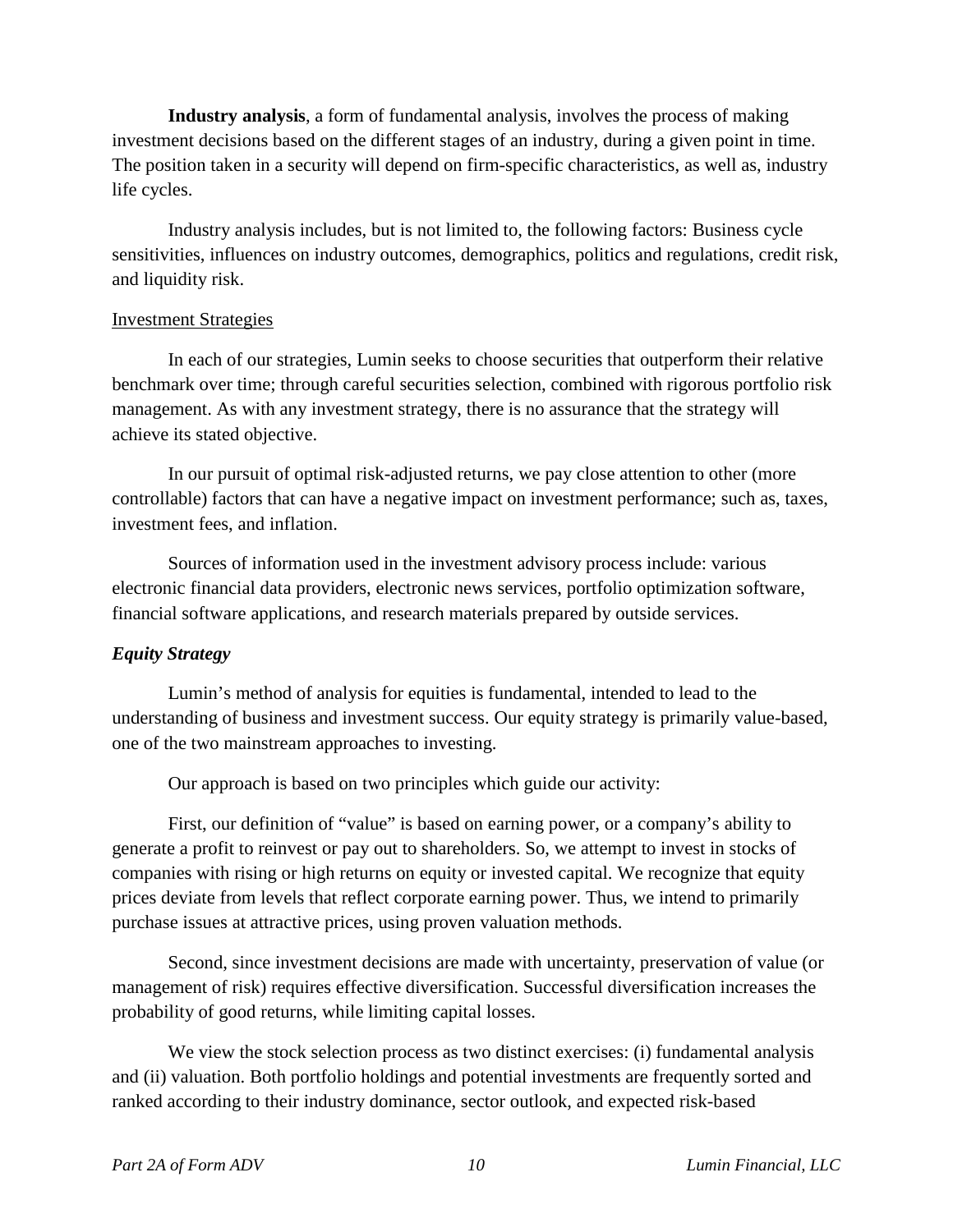performance. We review a variety of financial and other fundamental characteristics to produce a pool of potentially investable candidates that merit further investigation. This universe typically includes U.S.-based publicly traded companies, as well as historically-successful foreign companies that trade ADRs.

#### *Fixed Income Strategy*

Lumin's fixed income strategy is consistently managed with a conservative and longterm approach. The successful management of fixed-income securities is as important to us as that of the (more popular) equity securities.

We attempt to "add value" to the Fixed Income strategy, in lower risk rather than higher risk methods. Most notably, bond duration, maturity, and credit quality are primary features of the approach. Additionally, a great deal of emphasis is placed on the identification of fixed income sectors that will perform best in the current and future, environments.

#### Material Risks Involved

# *Risk of Loss: Clients should understand that investing in securities involves risk of loss that clients should be prepared to bear. Past performance is not a guarantee of future returns.*

The risk of loss with our equity strategy principally includes: a) general risk of the equity market, in which losses can be both large and frequent, b) risk in particular areas of the equity market (examples would be financial stocks during the recent global economic and financial market decline) and high portfolio concentrations in particular areas of the equity market and c) risk of individual holdings whose business may deteriorate substantially. Investments in fixed income securities typically decrease in value when interest rates rise. This risk is usually greater for longer-term debt securities. Investments in lower-rated and non-rated securities present a greater risk of loss, to principal and interest, than higher-rated securities.

#### Risks of Specific Securities Utilized

Lumin generally seeks investment strategies that do not involve speculative or unusual risk beyond that of the general domestic and/or foreign markets. All investments carry some amount of risk. Lumin's investment strategy may be subject to the following principal investments risks:

- Credit Risks The risk that the portfolio could lose money if the issuer of guarantor of a fixed income security, or the counter-party to a derivative contract, is unable or unwilling to meet its financial obligations.
- Currency Risks The risk that foreign currencies will decline in value relative to the U.S. dollar and affect a portfolio's investments in foreign (non-U.S.) currencies or in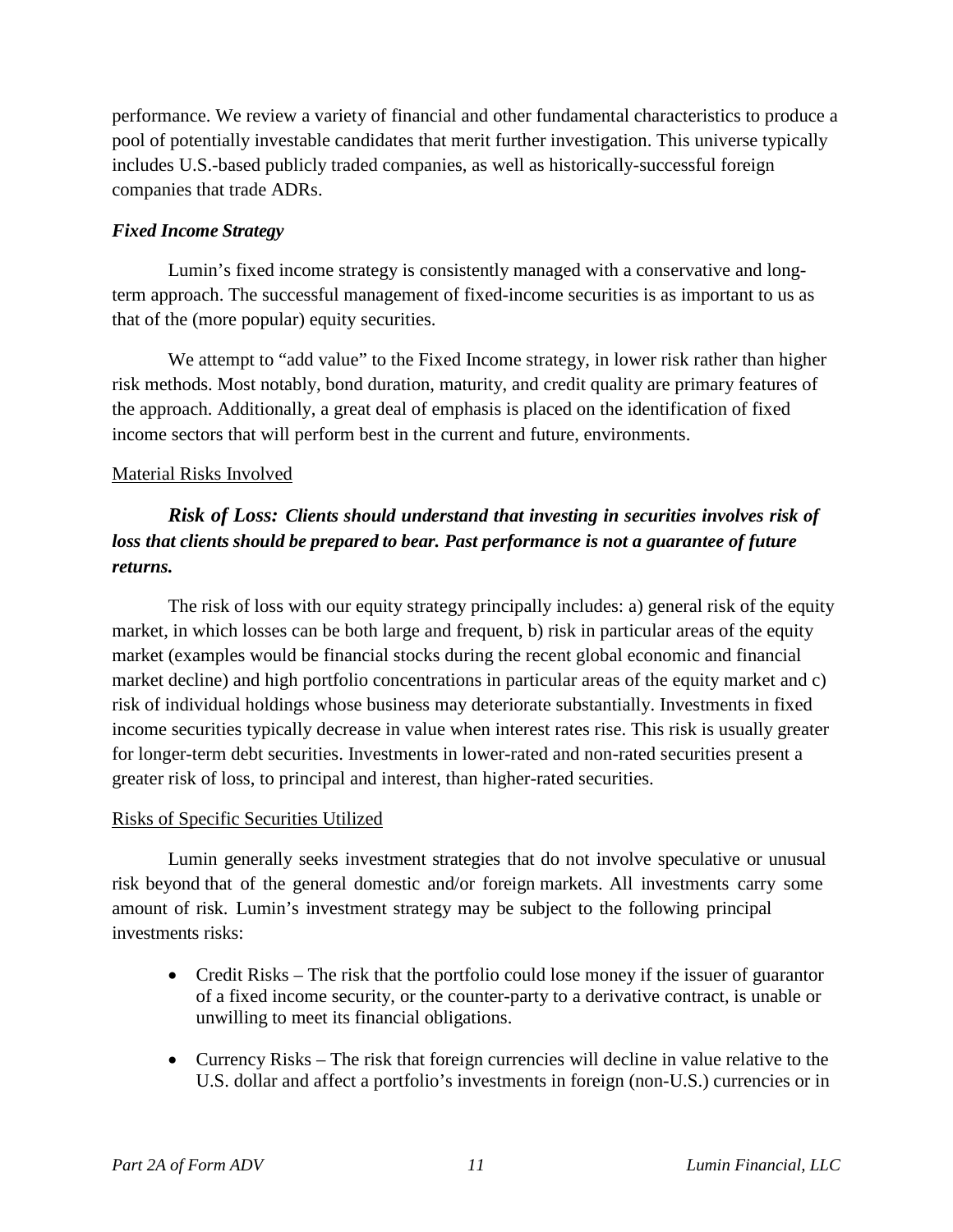securities that trade in, and receive revenues in, or in derivatives that provide exposure to, foreign (non-U.S.) currencies.

- Cybersecurity The computer systems, network and devices used by us and service providers to us and our clients, to carry out routine business operations employ a variety of protections designed to prevent damage or interruption. Despite the various protections utilized systems, networks, or devices potentially can be breached. Cybersecurity breaches may cause disruptions and impact business operations, potentially resulting in financial losses to a client; impediments to trading; the inability by us and other service providers to transact business; violations of applicable privacy and other laws; regulatory fines, penalties, reputational damage, reimbursement or other compensation costs, or additional compliance costs; as well as the inadvertent release of confidential information. Similar adverse consequences could result from cybersecurity breaches affecting issuers of securities in which a client invests; governmental and other regulatory authorities; exchange and other financial market operators, banks, brokers, dealers, and other financial institutions; and other parties.
- Foreign Investment Risk Investment risks are typically greater in foreign markets than domestic markets, which can be more vulnerable to recessions, price volatility, inflation, market failure, political or economic instability.
- Equity Risks The risk that the value of equity securities, such as common stocks and preferred stocks, may decline due to general market conditions which are not specifically related to a particular company or to factors affecting a particular industry or industries. Equity securities generally have greater price volatility than fixed income securities.
- $\bullet$  ETF Risks A portfolio will be exposed indirectly to all of the risks of securities held by an ETF.
- High-Yield Securities Risk High-yield securities have a much greater risk of default or of not returning principal and tend to be more volatile than higher-rated debt securities of similar maturity.
- Interest-rate Risk The risk that fixed income securities will decline in value because of an increase in interest rates.
- Issuer Risk The value of a security may decline because of adverse events or circumstances that directly relate to conditions at the issuer or any entity providing it credit or liquidity support.
- Industry Concentration The risks of focusing investments in a small number of sectors or industries, including being more susceptible to risks associates with a single economic, political or regulatory occurrence than a more diversified portfolio might be.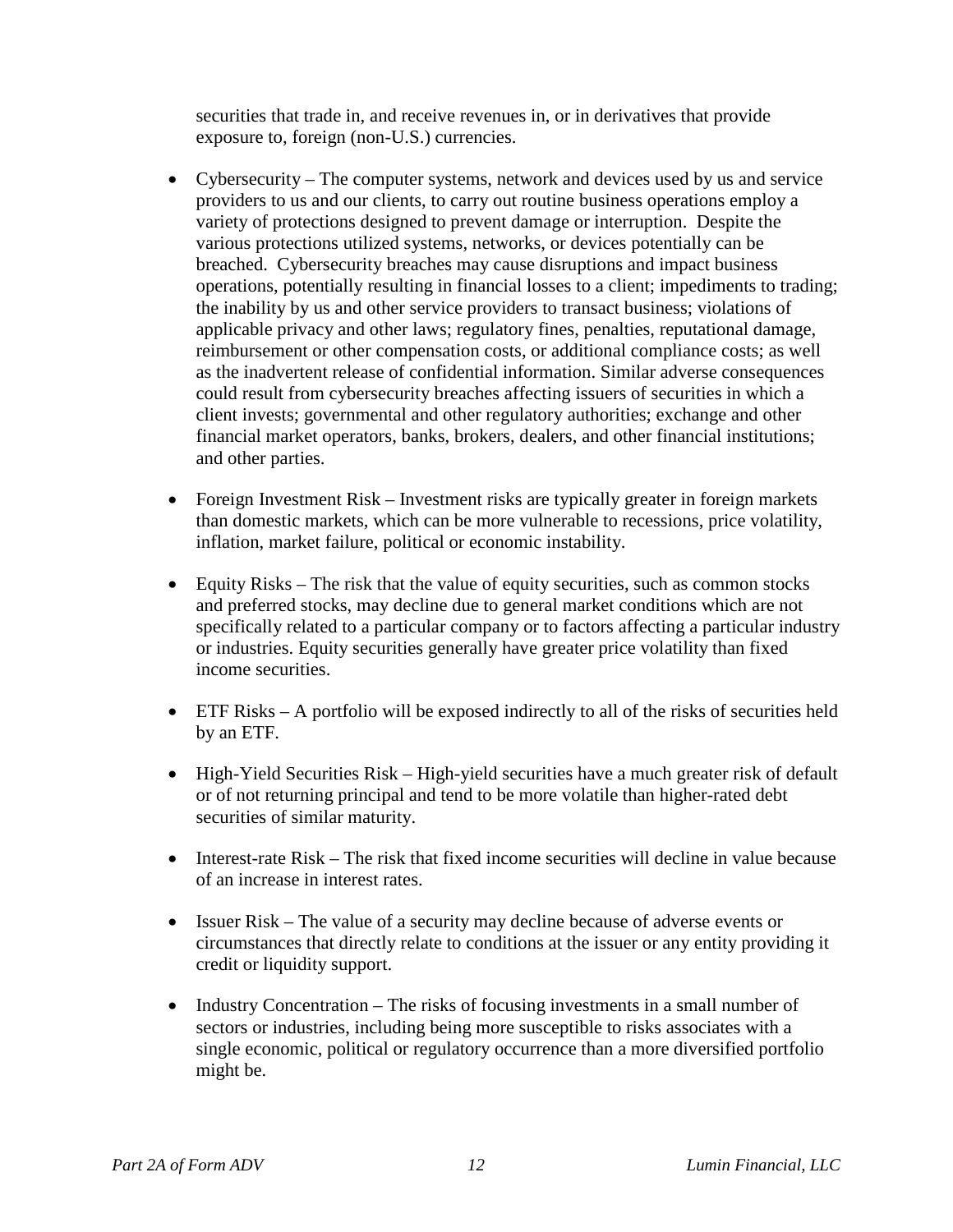- Liquidity Risk A security may not be able to be sold at the time desired or without adversely affecting the price.
- Market Risk The market price of securities held by a portfolio may rapidly or unpredictably decline due to factors affecting securities markets generally or particular industries.

#### **ITEM 9: DISCIPLINARY INFORMATION**

There are no legal or disciplinary events that are material to a client's or prospective client's evaluation of this advisory business or the integrity of our management.

#### **ITEM 10: OTHER FINANCIAL INDUSTRY ACTIVITIES AND AFFILIATIONS**

As a registered investment adviser, Lumin must disclose information regarding our business activities, other than giving investment advice, and financial planning, our other activities in the financial industry, and any arrangements with related persons that are material to you or our advisory business. Victor Hicks II, Sandra Kerr, Brad Bell and Rhoda Woods, in their individual capacities, are licensed insurance agents. From time to time, they will offer clients advice or products from those activities. Clients should be aware that these services pay a commission and involve a conflict of interest, as commissionable products can conflict with the fiduciary duties of a registered investment adviser. Lumin always acts in the best interest of the client; including the sale of commissionable products to advisory clients. To mitigate this conflict, clients are in no way required to implement the plan through any representative of Lumin in their capacity as an insurance agent.

We are also required to disclose if we receive cash or other economic benefits for a thirdparty in connection with advising you. Lumin does not utilize or select other investment advisers to manage your assets and have no applicable information to disclose.

#### **ITEM 11: CODE OF ETHICS, PARTICIPATION OR INTEREST IN CLIENT TRANSACTIONS AND PERSONAL TRADING**

#### Code of Ethics

We have adopted a Code of Ethics describing the standards of business conduct we expect all principals, employees, and advisory representatives to follow. Our Code also describes certain reporting requirements with which particular individuals associated with or employed by us must comply. Clients may request a copy of our Code of Ethics by contacting us at (248)936-9480.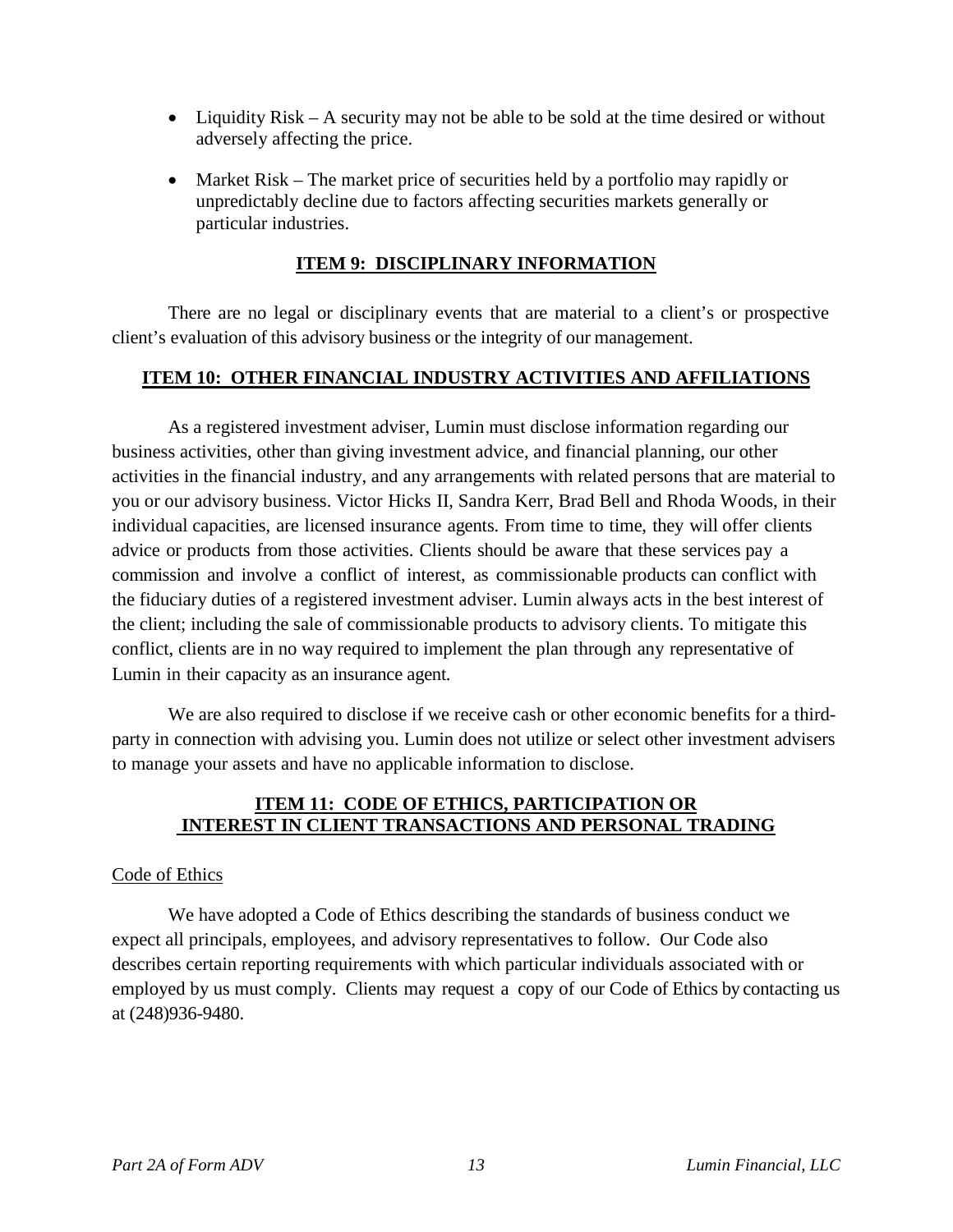#### Investing in Securities Recommended to Clients

Lumin does not recommend that clients buy or sell any security in which a related person to Lumin has a material financial interest. From time to time, representatives of Lumin may buy or sell securities for themselves that they also recommend to clients. This may provide an opportunity for representatives of Lumin to buy or sell securities before or after recommending securities to clients resulting in representatives profiting off the recommendations they provide to clients. Lumin will ensure that our related persons transactions do not adversely affect our clients nor improperly benefit them. We typically mitigate this risk by transacting client business before our related persons when similar securities are being bought or sold.

#### **ITEM 12: BROKERAGE PRACTICES**

#### Factors Used to Select Custodians and/or Broker/Dealers

Lumin recommends clients use Charles Schwab & Co., Inc. ("Schwab"), a registered broker-dealer, member SIPC, as the qualified custodian. We are independently owned and operated and are not affiliated with Schwab. While we recommend that you use Schwab as custodian/broker, you will decide whether to do so and will open your account with Schwab by entering into an account agreement directly with them.

Schwab was chosen based on their relatively low transaction fees and access to mutual funds and ETFs. For our clients' accounts that Schwab maintains, Schwab generally does not charge you separately for custody services but is compensated by charging you commissions or other fees on trades that it executes or that settle into your Schwab account. Certain trades (for example, many mutual funds and ETFs) may not incur Schwab commissions or transaction fees. Schwab is also compensated by earning interest on the uninvested cash in your account in Schwab's Cash Features Program. In addition to commissions, Schwab charges you a flat dollar amount as a "prime broker" or "trade away" fee for each trade that we have executed by a different broker-dealer but where the securities bought or the funds from the securities sold are deposited (settled) into your Schwab account. These fees are in addition to the commissions or other compensation you pay the executing broker-dealer. Because of this, in order to minimize your trading costs, we have Schwab execute most trades for your account.

Although we are not required to execute all trades through Schwab, we have determined that having Schwab execute most trades is consistent with our duty to seek "best execution" of your trades. Best execution means the most favorable terms for a transaction based on all relevant factors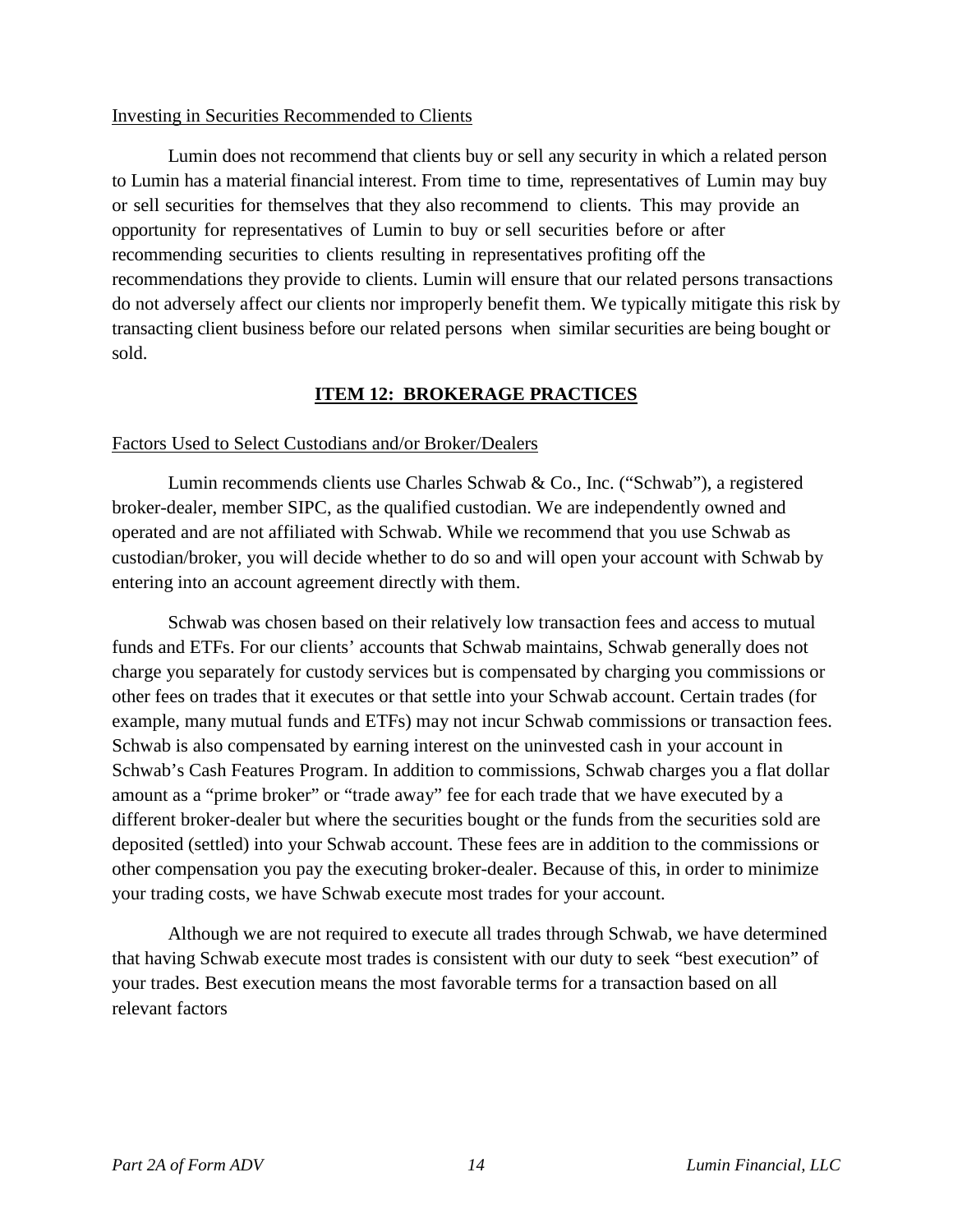#### Research and Other Soft-Dollar Benefits

Lumin receives no research, product, or service in connection with client securities transactions. However, we do receive certain benefits through Schwab Advisor Services™ which serves independent investment advisory firms like us. They provide us and our clients with access to their institutional brokerage services (trading, custody, reporting, and related services), many of which are not typically available to Schwab retail customers. However, certain retail investors may be able to get institutional brokerage services from Schwab without going through us. Schwab also makes available various support services. Some of those services help us manage or administer our clients' accounts. Schwab's support services are generally available on an unsolicited basis (we don't have to request them) and at no charge to us. Schwab also makes available software and other technology that:

- Provide access to client account data (such as duplicate trade confirmations and account statements)
- Facilitate trade execution and allocate aggregated trade orders for multiple client accounts
- Provide pricing and other market data
- Facilitate payment of our fees from our clients' accounts

The availability of these services from Schwab benefits us because we do not have to produce or purchase them. We don't have to pay for Schwab's services. The fact that we receive these benefits from Schwab is an incentive for us to recommend the use of Schwab rather than making such a decision based exclusively on your interest in receiving the best value in custody services and the most favorable execution of your transactions. This is a conflict of interest. We believe, however, that taken in the aggregate, our recommendation of Schwab as custodian and broker is in the best interests of our clients. Our selection is primarily supported by the scope, quality, and price of Schwab's services and not Schwab's services that benefit only us.

#### Brokerage for Client Referrals

Lumin receives no referrals from a broker-dealer or third party recordkeepers in exchange for using that broker-dealer or third party recordkeeper.

#### Clients Directed Brokerage

If a client account is subject to ERISA and the client directs us to use a particular brokerdealer to execute securities transactions for their account, the following apply:

• the Plan fiduciary retains and accepts sole responsibility for determining whether the directed brokerage arrangement is reasonable in relation to the benefits the Plan receives;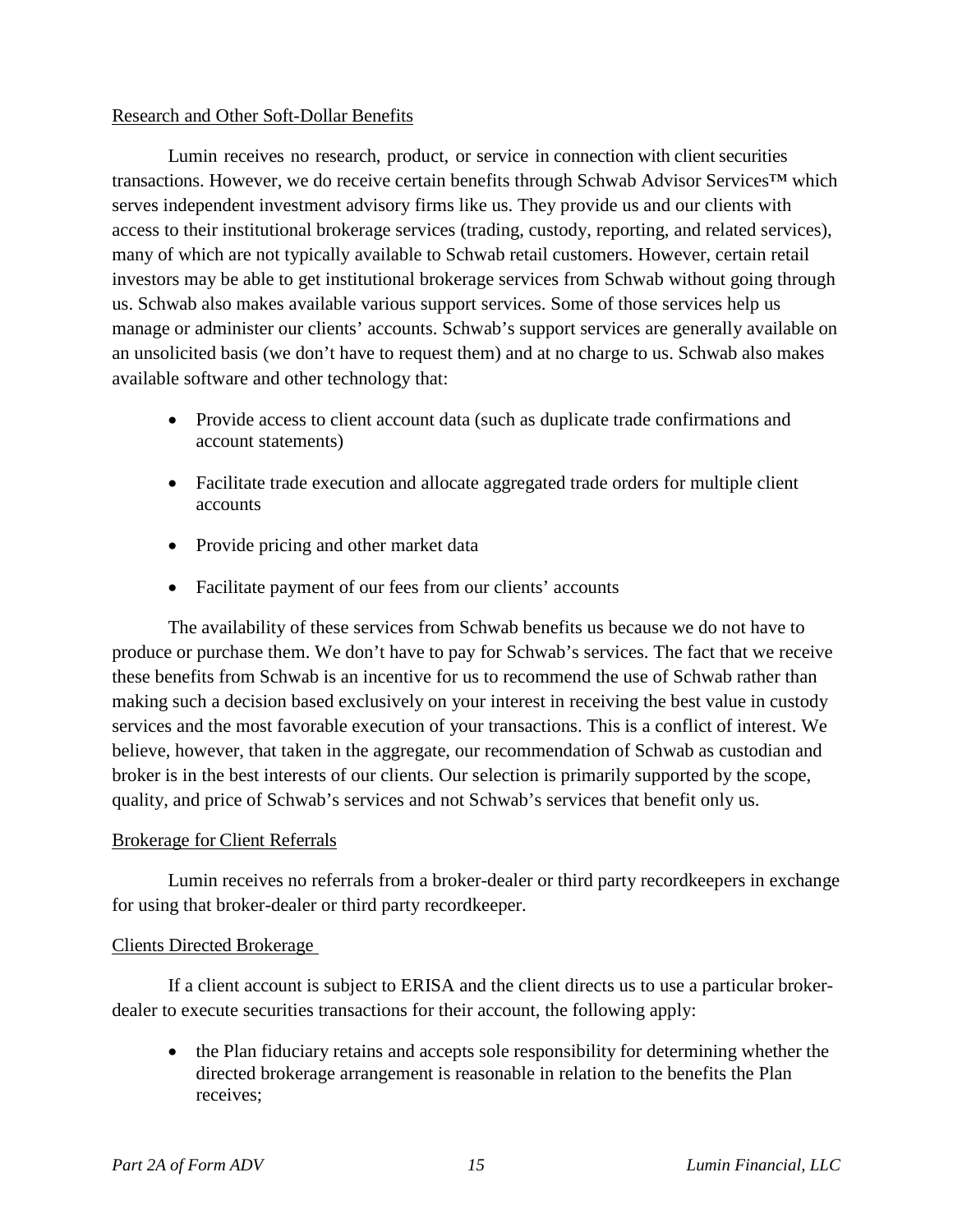- the Plan fiduciary acknowledges and represents to us that the directed brokerage arrangement is used solely and exclusively for the Plan's and the participants' benefit; and
- the Plan fiduciary acknowledges and represents to us that the directed brokerage arrangement is permissible under the Plan's governing documents.

In addition, the client should understand that the direction of a particular broker-dealer is a limitation on our brokerage discretionary authority. As a result:

- We are not in a position to negotiate the commissions or spreads for clients;
- A disparity may occur in commission or transaction costs when compared to clients who do not direct us to use a specific broker;
- Best execution for a client's account and transactions may not be achieved due to higher commissions, greater spreads or less favorable prices than may be realized if we had the ability to select the broker-dealer and negotiate price and commission.

In directing us to use a broker-dealer for client transactions, client represents that it has evaluated the broker-dealer and confirmed to their own satisfaction that the broker-dealer will provide client with best execution.

#### Aggregating (Block) Trading for Multiple Client Accounts

Lumin maintains the ability to block trade purchases across accounts. In doing so, we strive to treat each client fairly and will not favor one client over another client. When executed, we will allocate the aggregated order in accordance with policies and procedures intended to achieve fair treatment. The purpose of aggregating orders is for our administrative convenience and, in some transactions, to obtain better execution for the aggregated order than might be achieved by processing each of the transactions separately. Each account that participates in an aggregated order will participate at the average share price for all transactions ordered by Lumin in that security on a given business day. Trades initiated by a client's cash deposit or request for a cash withdrawal, or any client-initiated change in their investment strategy, may not be subject to this block trading procedure.

We will not aggregate orders for a client having a directed brokerage relationship with a client who does not have a directed brokerage relationship with the same broker-dealer. A consequence of not aggregating a client's order with other orders for the same securities is that the client may not obtain as good a price in a separate transaction as clients whose orders have been aggregated.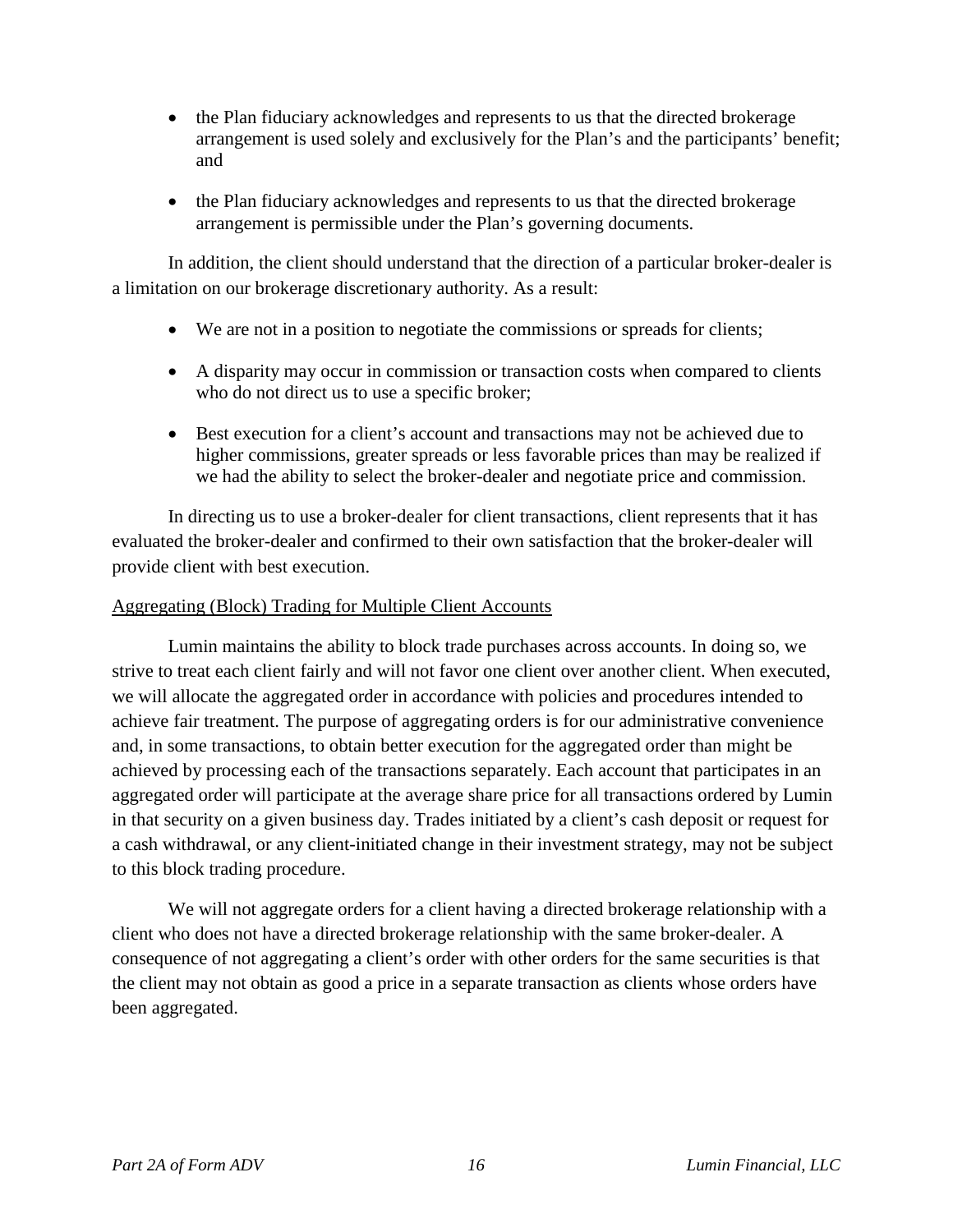#### Fees

For the purposes of limiting transaction costs; Lumin typically maintains about one percent, of the account, in cash to cover investment advisory fees.

### **ITEM 13: REVIEW OF ACCOUNTS**

#### Frequency and Nature of Periodic Reviews

Client accounts are reviewed at least semi-annually by Victor Hicks II and/or Sandra Kerr. The advisors are instructed to review clients' accounts with regards to their investment policies and risk tolerance levels. At a minimum, all accounts at Lumin are assigned to the CCO for review.

All financial planning accounts are reviewed upon financial plan creation and plan delivery by Victor Hicks II and/or Sandra Kerr. There is only one level of review and that is the total review conducted to create the financial plan.

#### Factors That Will Trigger a Non-Periodic Review of Client Accounts

Reviews may be triggered by material market, economic or political events, or by changes in client's financial situations (such as retirement, termination of employment, physical move, or inheritance).

#### Frequency of Regular Reports Provided to Clients

As described in more detail under "Item 15: Custody," each client will receive, at least quarterly, a written report detailing the client's account which will come from their qualified custodian. Clients also receive a quarterly performance report with current holdings from Lumin, but the statements received from the custodian are the client's "official" documents.

Clients are provided a one-time financial plan concerning their financial situation. After the presentation of the plan, there are no further reports. Clients may request additional plans or reports for a fee.

#### **ITEM 14: CLIENT REFERRALS AND OTHER COMPENSATION**

Lumin must inform you if we receive an economic benefit from a third party, who is not a client, for providing investment advice or other advisory services to our clients. As described in more detail in the section titled "Item 12: Brokerage Practices", we receive various benefits and services from Schwab.

As described in "Item 10: Other Financial Industry Activities and Affiliations," beginning on page 13, Victor Hicks II, Sandra Kerr, Brad Bell, and Rhoda Woods in their individual capacities, are licensed insurance agents.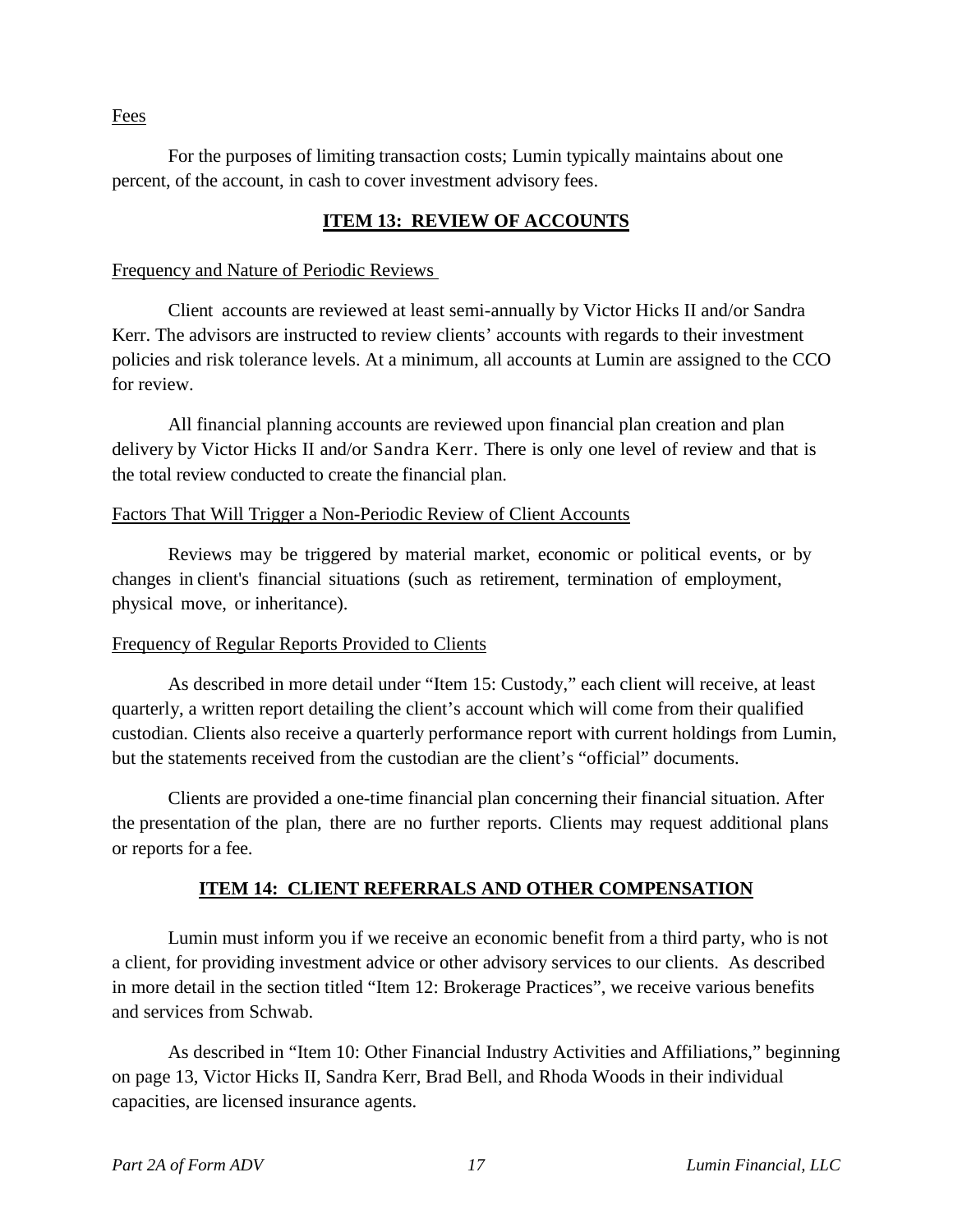#### Compensation to Non-Advisory Personnel for Client Referrals

Our firm does pay referral fees to independent persons or firms ("Solicitors") for introducing clients to us. Whenever we pay a referral fee, we require the Solicitor to provide the prospective client with a copy of this document (our Firm Brochure) and a separate disclosure statement that includes the following information: the Solicitor's name and relationship with our firm; the fact that the Solicitor is being paid a referral fee; the amount of the fee; and whether the fee paid to us by the client will be increased above our normal fees in order to compensate the Solicitor. As a matter of firm practice, the advisory fees paid to us by clients referred by solicitors are not increased as a result of any referral.

#### **ITEM 15: CUSTODY**

Lumin is deemed to have custody when we are authorized, by the client, to directly debit our advisory fees from the client's qualified custodian account. In addition, some clients wish to grant Lumin the limited power to disburse funds to one or more third parties as specifically designated by the client via a signed Standing Letter of Authorization "SLOA". After granting us this limited authorization, the client then instructs the qualified custodian for the client's account to accept Lumin's direction on the client's behalf to move money to the third party designated by the client on the SLOA. We are authorized to act merely as an agent for the client. The client retains full power to change or revoke the arrangement. Under such an arrangement, we are deemed to have custody of client assets and are required to comply with the Custody Rule under Rule 206(4)-2.

You will receive account statements from the independent, qualified custodian holding your funds and securities at least quarterly. The account statements from your custodian will indicate the amount of our investment advisory fees deducted from your account each billing period. We urge you to carefully review your account statements for accuracy. You should compare our reports with the statements from your account custodian to reconcile the information reflected on each statement. If you have a question regarding your account statement or if you did not receive a statement from your custodian, please contact us.

#### **ITEM 16: INVESTMENT DISCRETION**

Lumin provides our services on a discretionary and non-discretionary basis to our clients. If you choose to give Lumin discretionary authority, you grant us the ability to determine, without obtaining your specific consent, the securities to purchase or sell for your portfolio and the amount of securities to be purchased or sold. In all cases, however, such discretion is to be exercised in a manner consistent with your stated Investment Policy Statement or any other investment policies, limitations and restrictions you provide to us in writing. Also, you will sign an agreement with your custodian which generally includes a limited power of attorney granting